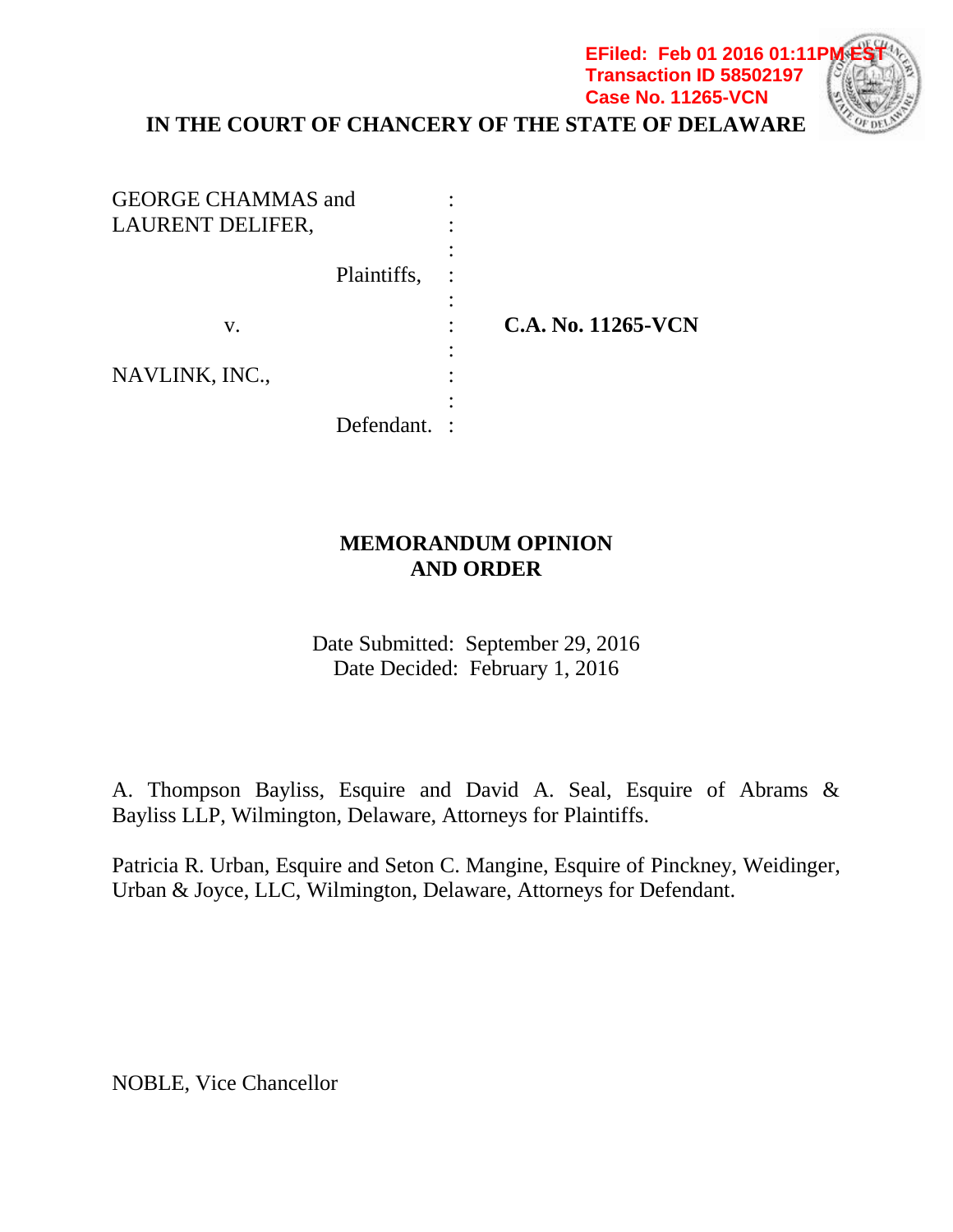#### **I. INTRODUCTION**

Plaintiffs George Chammas and Laurent Delifer (together, the "Plaintiffs"), each a co-founder and director of Defendant NavLink, Inc. ("NavLink"), bring this action pursuant to 8 *Del. C.* § 220 ("Section 220") seeking inspection of six categories of NavLink documents: (1) communications between the non-Plaintiff directors of NavLink and Khalil Al Emadi (NavLink's Chief Executive Officer) and Richard Giugno (NavLink's Chief Financial Officer), (2) communications between John Gibson (NavLink's Chairman) and the remaining non-Plaintiff directors, (3) communications between the non-Plaintiff directors and Georges Abi Saab (NavLink's board Secretary) and Stuart Davies (Abi Saab's predecessor as board Secretary) regarding preparation of board minutes, (4) documents and communications related to NavLink's contracts with an important customer, (5) documents and communications related to NavLink's Annual Operating Plan ("AOP") and three-year plan, and (6) communications between NavLink and its company counsel, King & Spalding, regarding the company's 2015 Annual General Meeting ("AGM").<sup>2</sup> Plaintiffs also seek an award of court costs and fees.<sup>3</sup>

 $<sup>1</sup>$  Trial Tr. 4, 6.</sup>

<sup>&</sup>lt;sup>2</sup> Pls.' Post-Trial Mem. 3, 8, 9, 10, 12; Verified Compl. for Inspection of Books and Records ("Compl.") ¶ 43.

<sup>&</sup>lt;sup>3</sup> Compl. Wherefore clause.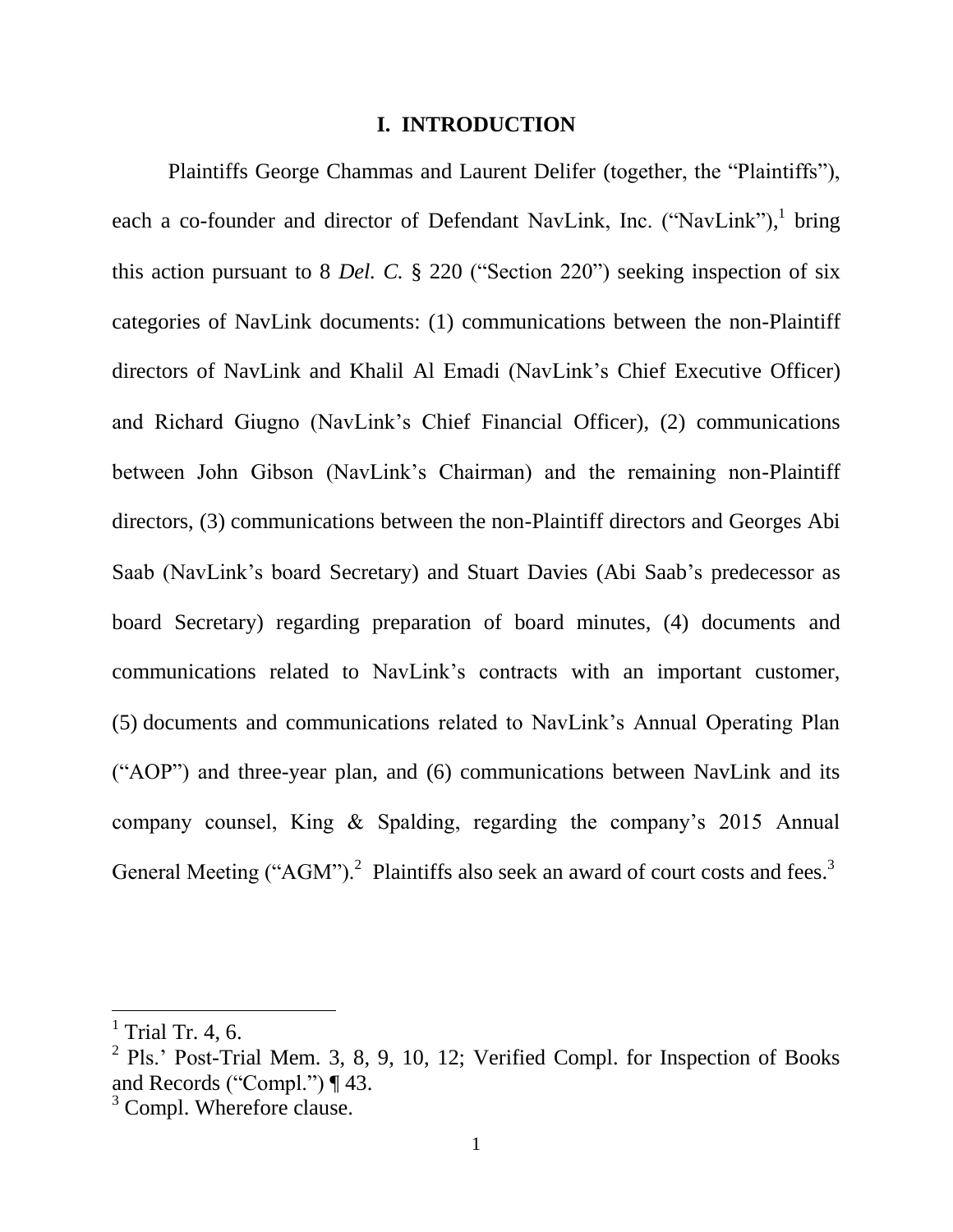#### **II. BACKGROUND**

## A. *The Parties*

NavLink is an information technology services company that "provides high end managed services" and "run[s] high end data centers for enterprise customers and governments" in Saudi Arabia, Qatar, Lebanon, and the United Arab Emirates, with its principal place of business in Beirut, Lebanon. $4$  Chammas co-founded NavLink with Delifer, and served as co-President and Chief Financial Officer from the company's inception in 1996 until 2010, and as Chief Strategy Officer from 2010 to 2012, when he was removed by NavLink's Board of Directors (the "Board").<sup>5</sup> Delifer served as co-President and Chief Executive Officer of NavLink from 2001 to 2009, and was President and CEO from 2009 to  $2012.^6$  Chammas and Delifer have served as directors of NavLink at all relevant times.<sup>7</sup> Of the remaining four Board members, two are appointed by AT&T Corporation ("AT&T") and two are appointed by Ooredoo Q.S.C. ("Ooredoo").<sup>8</sup> AT&T and Ooredoo each own approximately thirty eight percent of NavLink.<sup>9</sup> Of NavLink's remaining equity, Chammas's brother owns seven percent, Delifer's father owns

<sup>4</sup> Trial Tr. 4-5.

<sup>5</sup> *Id.* at 4; Pls.' Pre-Trial Br. 2.

<sup>6</sup> Trial Tr. 197.

<sup>7</sup> *Id.* at 6, 197; Pls.' Pre-Trial Br. 3.

<sup>&</sup>lt;sup>8</sup> Trial Tr. 6. In addition, NavLink's CEO, Emadi, is an Ooredoo executive, and NavLink's CFO, Giugno, is an employee of AT&T. Pretrial Stipulation and Order ("Pretrial Stip.")  $II(J)-(K)$ ; Trial Tr. 7.

 $9^9$  Trial Tr. 5.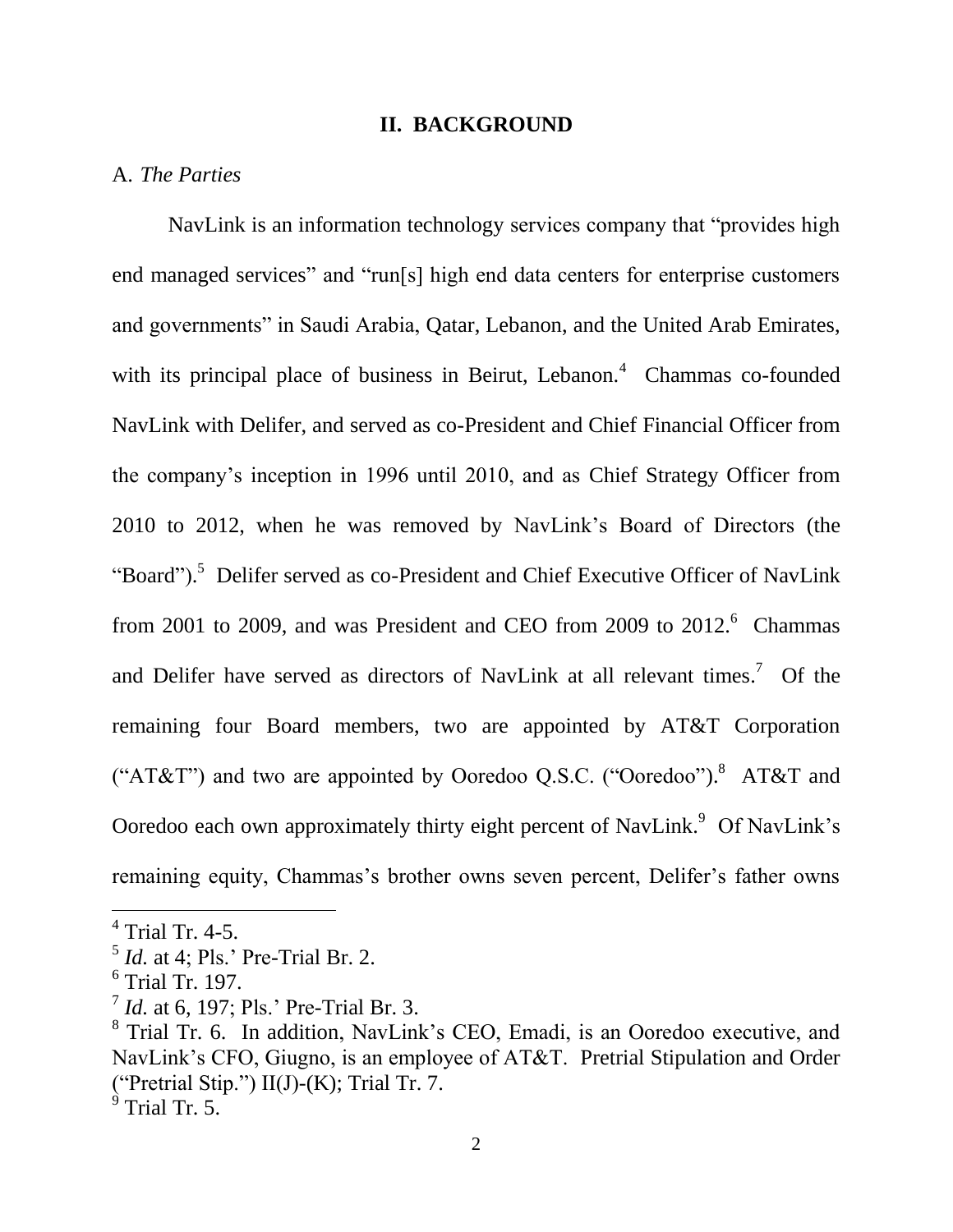seven percent, and the remainder resides primarily with current and former NavLink employees.<sup>10</sup>

### B. *Board Meeting Minutes*

During NavLink's April 27, 2015 Board meeting (the "April Board Meeting"), John Gibson (chairman of the Board and an AT&T appointee<sup>11</sup>) thanked Abi Saab, the Board Secretary, for circulating a draft of the November 17, 2014 Board meeting (the "November Board Meeting") minutes promptly following that meeting.<sup>12</sup> Chammas and Delifer, however, first received such minutes only five days before the April Board Meeting.<sup>13</sup> On May 2, 2015, Chammas sent an email to Abi Saab requesting the "original email that was circulated attaching the draft November 17, 2014 board minutes."<sup>14</sup> Abi Saab replied that he would send the original "in the next couple of days," but failed to do so.<sup>15</sup> Chammas, on May 11 and 17, again requested the original email.<sup>16</sup> Abi Saab, in an alleged attempt to evade the request, responded that he could not locate the email, but would continue searching.<sup>17</sup> Chammas then emailed Gibson directly requesting the

- $13$  Trial Tr. 14-15; JX 15, 17, 21.
- $^{14}$  JX 53 at 4-5.
- $^{15}$  *Id.* at 4.

- $^{16}$  *Id.* at 3-4.
- $17$  *Id.* at 3.

<sup>10</sup> *Id.* at 6, 197-98.

 $11$  *Id.* at 6, 76, 78.

<sup>&</sup>lt;sup>12</sup> *Id.* at 14-15; JX 15, 17, 21.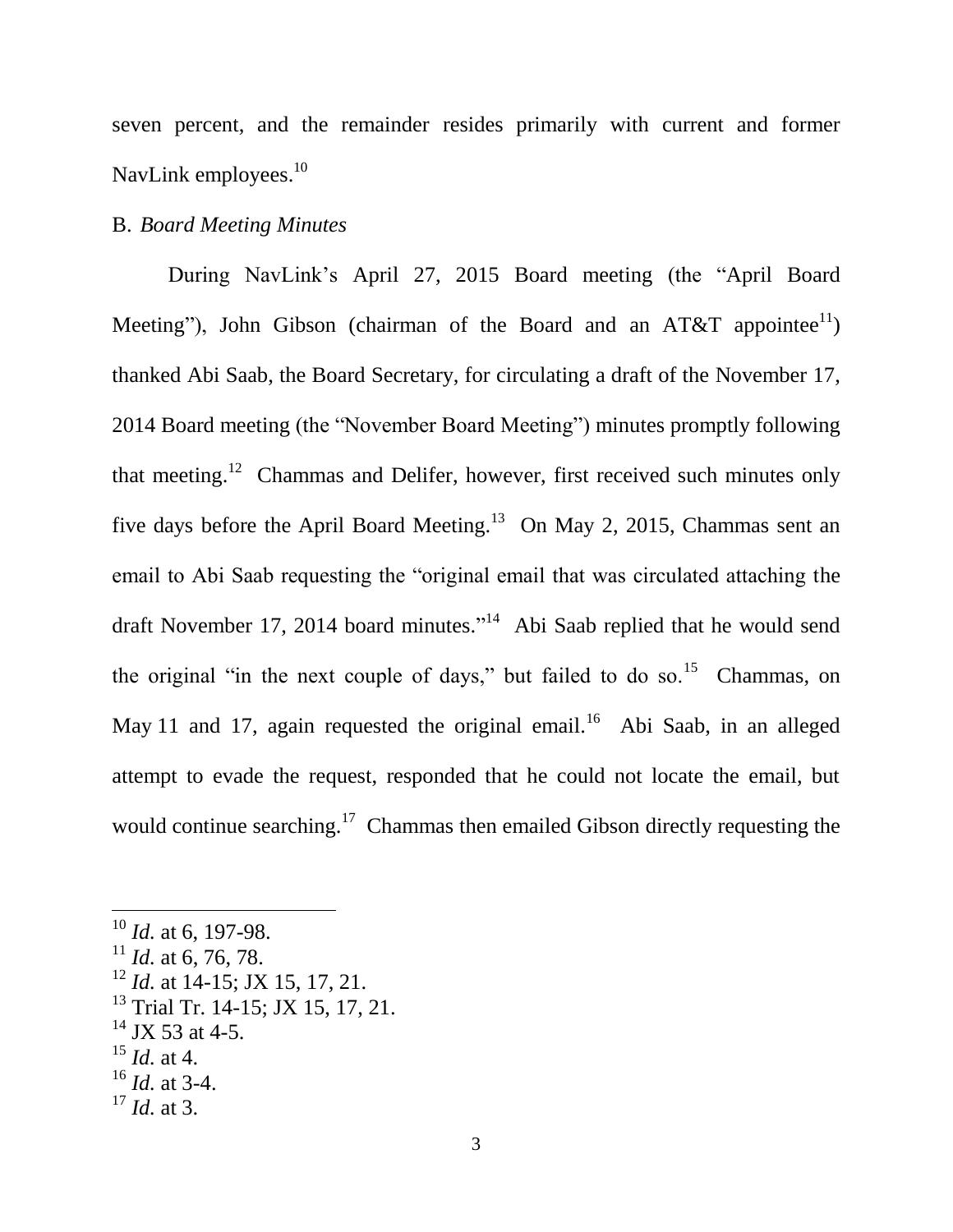same information, to which Gibson responded that he too was unable to locate the communication. 18

During the June 4, 2015, Board meeting (the "June Board Meeting"), Gibson again addressed the issue, stating that his remark at the April Board Meeting that all directors received the November meeting minutes promptly following the November Board Meeting was a mistake, and that all NavLink directors, himself included, received the November Board Meeting minutes at the same time, that is, five days before the April Board Meeting.<sup>19</sup> Discovery in this action, however, revealed an email sent on November 19 by Abi Saab solely to Gibson enclosing draft November Board Meeting minutes.<sup>20</sup> Plaintiffs allege that this communication between Abi Saab and Gibson, which excludes the remaining Board members, justifies their demand for inspection of (1) communications between the non-Plaintiff directors and NavLink's CEO (Emadi) and CFO (Giugno) and (2) communications between Gibson and other non-Plaintiff directors.<sup>21</sup> Plaintiffs argue that such information is necessary "to determine the

<sup>18</sup> *Id.* at 1-2.

<sup>&</sup>lt;sup>19</sup> Trial Tr. 19-20; JX 84 at 4.

<sup>&</sup>lt;sup>20</sup> Trial Tr. 20-21; JX 12.

<sup>21</sup> Plaintiffs' Exhibit ("PX") 1 at 1. PX 1, admitted at trial, *see* Trial Tr. 151, is an updated version of JX 130, which states the search categories, protocol, and terms requested by Plaintiffs. JX 130, however, omits the Category Five search terms, which PX 1 includes. PX 1 is Plaintiffs' listing of the categories of books and records that they seek and is used in this memorandum opinion, and referenced as such, as a convenient catalog.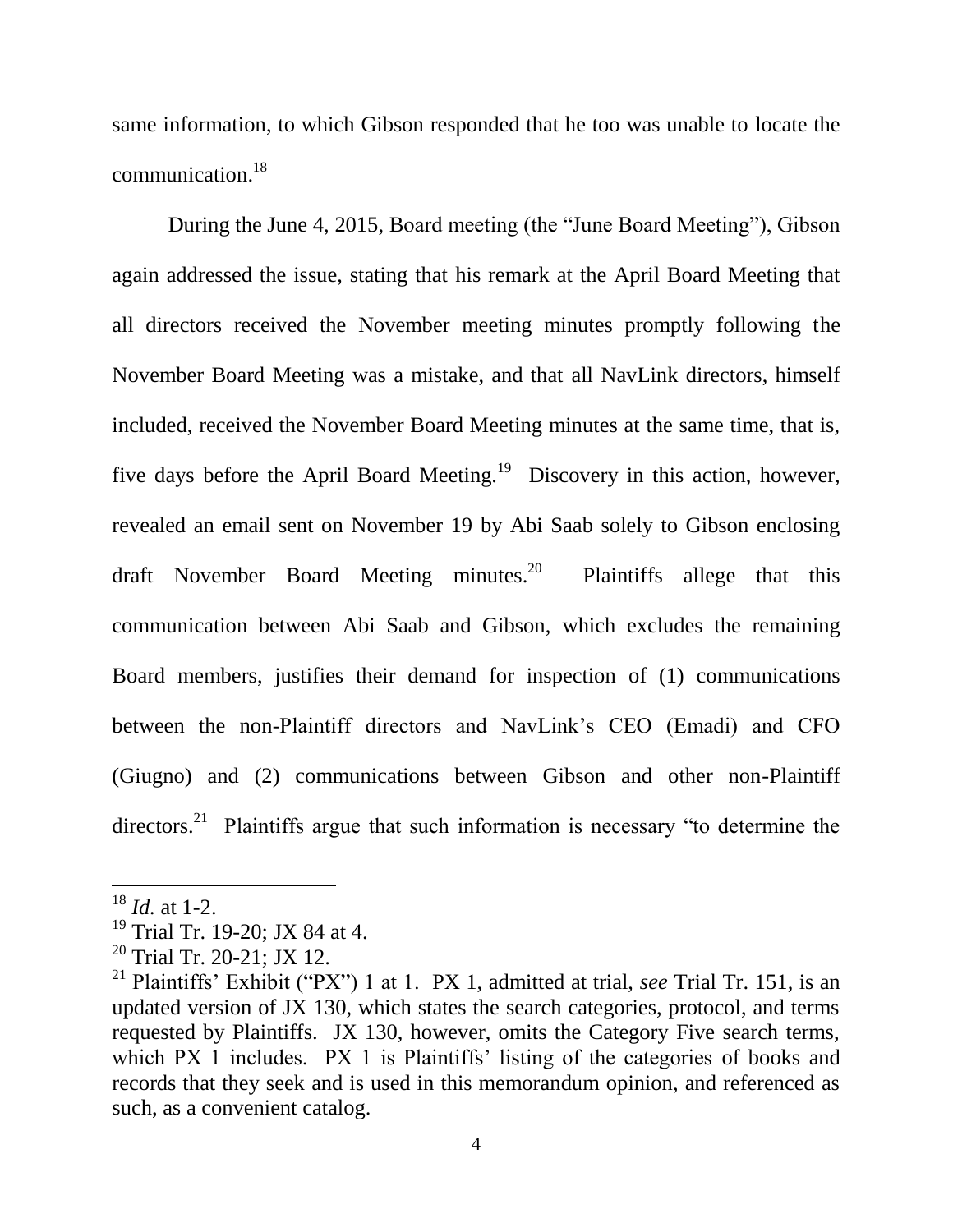extent to which the [non-Plaintiff directors] ha[ve] excluded them, to identify what Board business the rest of the Board has conducted in their absence, and to take remedial action if appropriate.<sup> $22$ </sup> Chammas and Delifer also request, pursuant to category three in PX 1 ("Category Three"), "[a]ll documents and communications concerning the preparation of draft Board minutes by Georges Abi Saab or his predecessor Board Secretaries from September 29, 2014 through the present time." $^{23}$  Such information is necessary, Plaintiffs contend, because they are entitled to the same information at the same time as all other directors, including Gibson, and such information is required to appropriately discharge their fiduciary duties. $24$ 

Plaintiffs also allege that the non-Plaintiff directors falsified meeting minutes.<sup>25</sup> At trial, Chammas testified that, during the April Board Meeting, the directors discussed potential dates on which to hold the Annual General Meeting  $("AGM")$ .<sup>26</sup> According to Chammas, no resolutions were proposed or approved, though the Board, at the June Board Meeting, nonetheless approved draft minutes from the April Board Meeting indicating that a resolution finalizing the time and

 $^{25}$  *Id.* 

<sup>&</sup>lt;sup>22</sup> Pls.' Post-Trial Mem. 4.

 $23$  PX 1 at 2.

 $^{24}$  Trial Tr. 22.

<sup>26</sup> *Id.* at 23.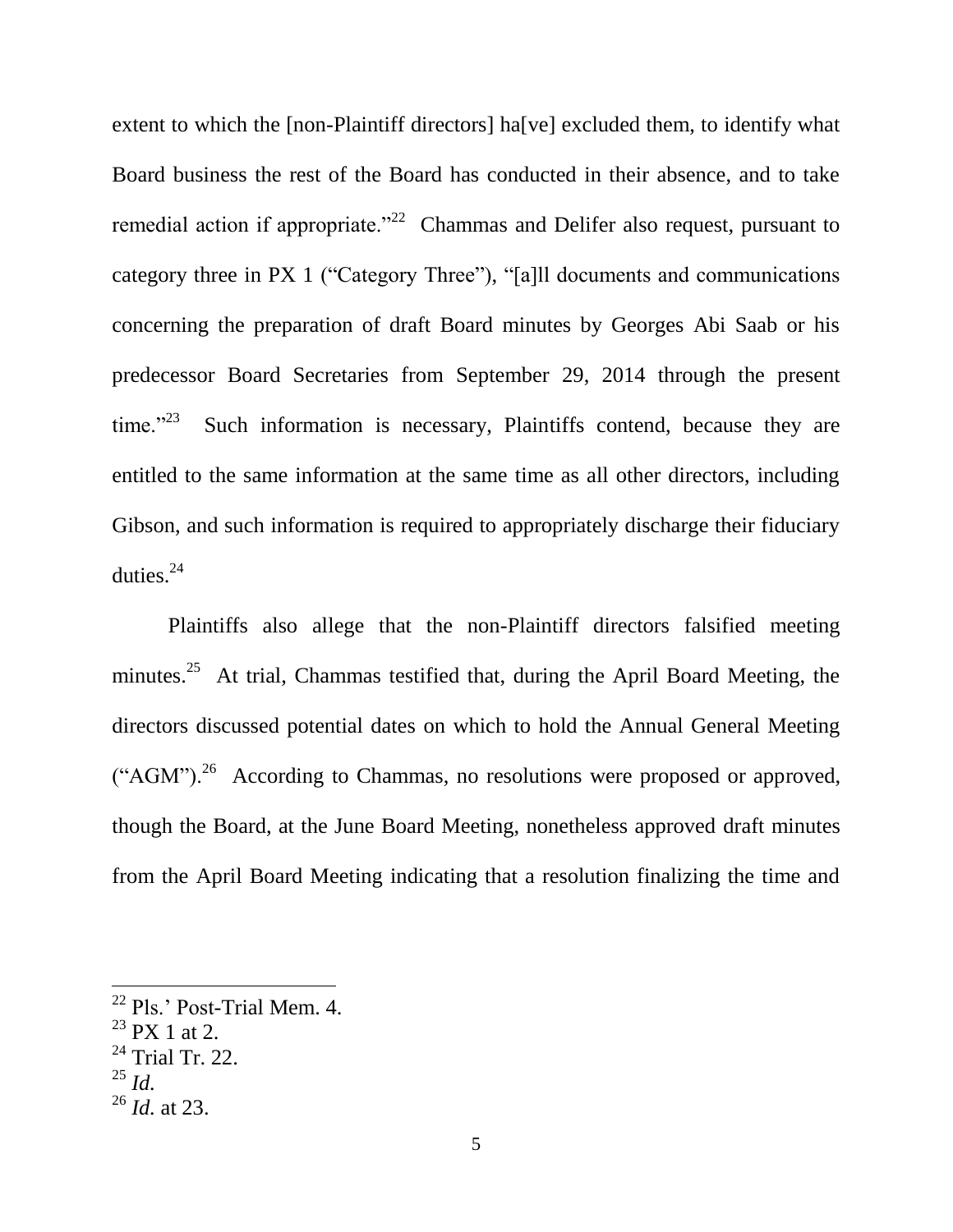place of the AGM was unanimously approved.<sup>27</sup> Plaintiffs contend that this falsification justifies their requests for (1) Abi Saab's NavLink emails, as well as his Ooredoo emails because he circulated the April Board Meeting minutes through his Ooredoo email account,<sup>28</sup> and (2) the information described in category six in PX 1 ("Category Six"), that is, "communications and documents reflecting communications between NavLink officers, directors or employees and King & Spalding regarding the 2015 Annual Meeting."<sup>29</sup>

C. *2015 Annual Budget and Three-Year Operating Plan*

During the April Board Meeting, the Board discussed NavLink's 2015 budget and its 2015-2017 three-year operating plan (the "Three-Year Plan").<sup>30</sup> Chammas asked "many questions" regarding the AOP and the Three-Year Plan.<sup>31</sup>

<sup>&</sup>lt;sup>27</sup> *Id.* at 24-25; JX 67 (May 29 email from Chammas to Abi Saab indicating Chammas's concern regarding the inaccuracies apparent in the draft April Board Meeting minutes).

<sup>&</sup>lt;sup>28</sup> Trial Tr. 28; JX 40.

<sup>29</sup> PX 1 at 4; *accord* Trial Tr. 212 (Delifer expressing his concern regarding whether NavLink's counsel is receiving full and accurate information and his desire to understand the relationship between the Board and counsel). Chammas testified that such information is necessary to discern whether NavLink's counsel is aware that the time and place the Board set for the AGM may preclude attendance of certain stockholders. Trial Tr. 74-75 ("[I]n May, we found out that Lebanese nationals could not travel to Qatar without a visa. And the Qatari authorities have now imposed a very difficult process to obtain visas for Lebanese."). Such a concern arose, Chammas continues, because Giugno, in response to Chammas's inquiry, stated that he did not remember whether he shared this concern with King & Spalding. *Id.* at 75-76.  $30$  JX 16, 19.

 $31$  Trial Tr. 30.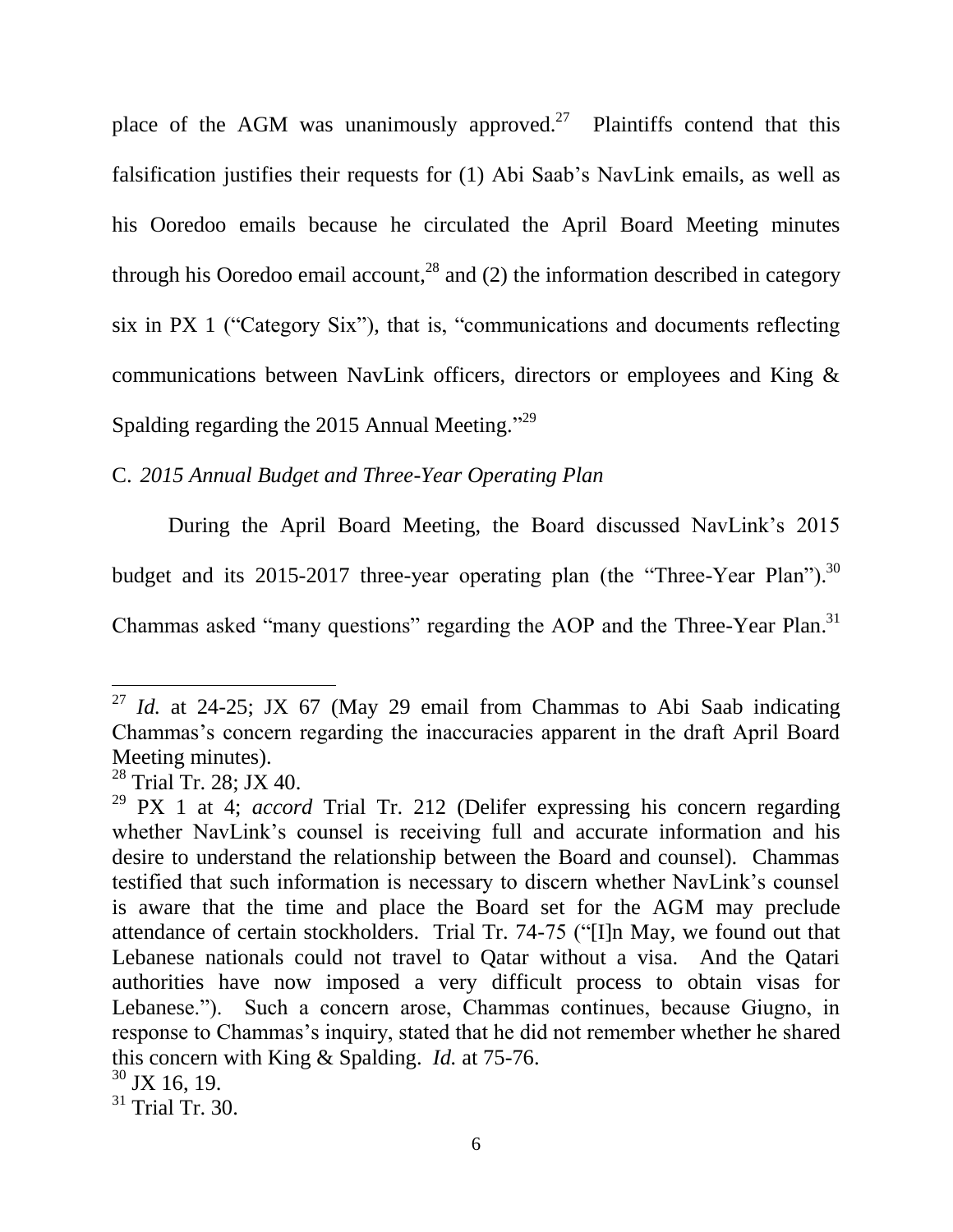Management, however, was unable to answer those questions, and Yousuf Al Kubaisi, an Ooredoo-appointed director, asked management to "come back to the board with a revised plan to be approved" because of its inability to respond to the Board's questioning.<sup>32</sup> On May 1, following the April Board Meeting, Chammas responded to an email from Abi Saab purportedly containing management's clarifications with a request for additional information, including increased "[g]ranularity for all income and expenses for 2015, 2016 and 2017, ... [m]ore clarity for the 2015 plan and budgets [and] [d]etails on Head Count."<sup>33</sup> Such information was needed, Plaintiffs allege, to "make educated decisions and . . . vote on important matters."<sup>34</sup>

On May 19, Abi Saab responded with additional information,  $35$  though such information, Chammas alleges, continued to lack the requisite granularity and detail to "make a decision as to the AOP and the three-year plan."<sup>36</sup> Chammas, on

 $32$  *Id.* at 31. For example, Chammas asked Giugno why cash in quarter three of 2015 was projected to drop by \$13 million while liabilities were increasing. *Id.* at 32; JX 21 at 4. Giugno responded that he was "not sure," but that he would "look into it . . . [and] send . . . clarifications." Trial Tr. 32; *accord* JX 21 at 4.

<sup>&</sup>lt;sup>33</sup> JX 26; *accord* Trial Tr. 32. "Head Count" refers to the number of NavLink employee hours deemed billable as compared to those deemed non-billable. Trial Tr. 121, 157-58; JX 76.

<sup>&</sup>lt;sup>34</sup> Trial Tr. 33.

<sup>&</sup>lt;sup>35</sup> JX 37; Trial Tr. 33-34.

 $36$  Trial Tr. 34. For example, the revenue and EBITDA figures in the update sent as an attachment to Abi Saab's May 19 email are not disaggregated among NavLink's various operating entities, which Chammas contends is necessary to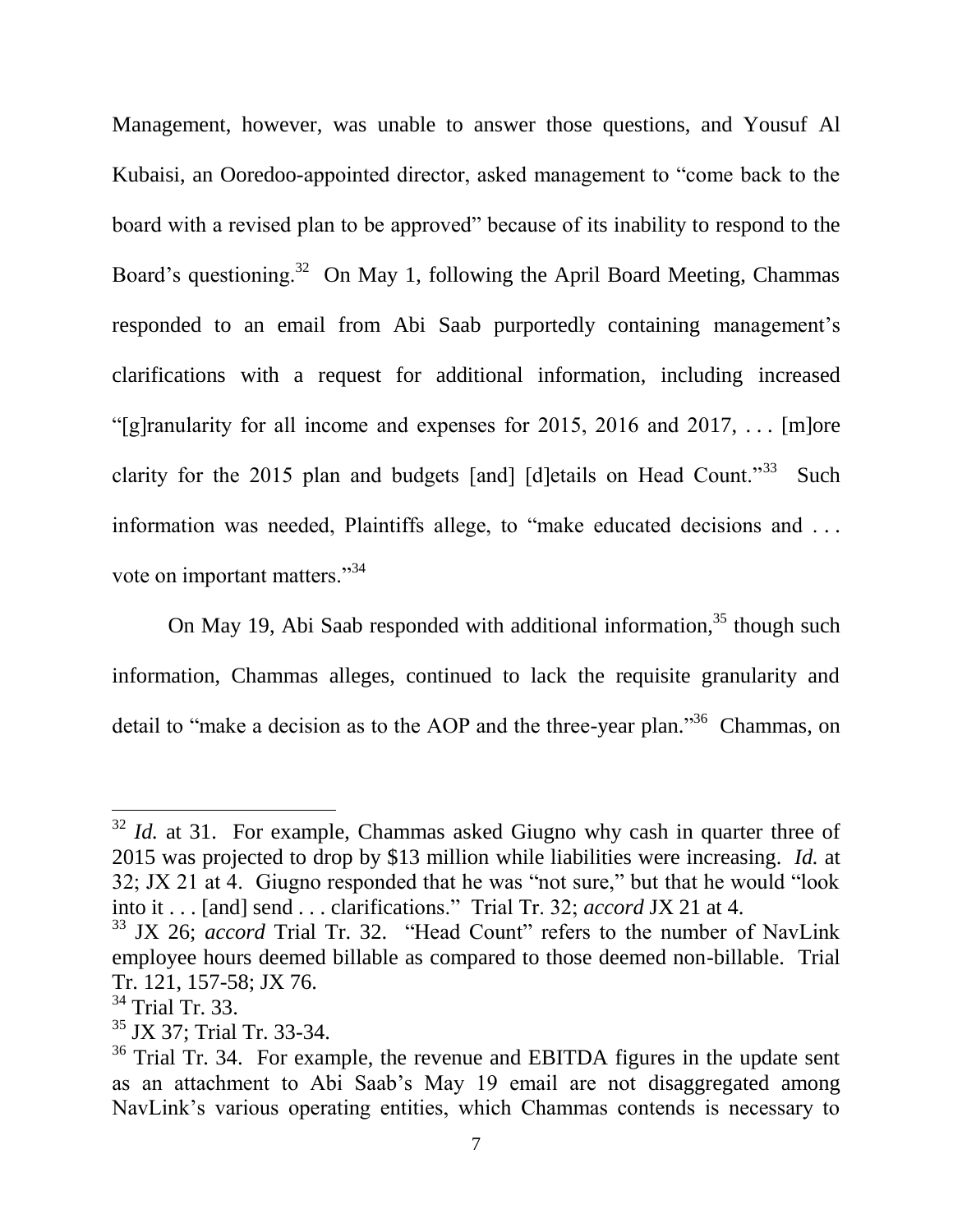May 24, sent to the Board a list of eight questions and topics needing clarification, including questions regarding a "new agreement" with Ooredoo that shifts four NavLink employees who work in Ooredoo data centers from "billable to non billable,<sup>37</sup> and a request for business cases for Indonesia and the Kingdom of Saudi Arabia needed to verify the higher level financials.<sup>38</sup> During the June Board Meeting, Chammas again requested business cases, this time for the Kingdom of Saudi Arabia and Qatar, but Giugno replied that they did not exist.<sup>39</sup> When the Board subsequently voted on the 2015 budget, Chammas and Delifer abstained, because "[w]ithout business cases, [and] without details, [they could not] make an informed decision $^{3,40}$ 

effectively analyze the AOP and the Three-Year Plan. *Id.* at 34-36; JX 38 at GNCLSD00000201.

<sup>&</sup>lt;sup>37</sup> Trial Tr. 37-39; JX 52.

 $38$  Trial Tr. 40-42; JX 52. Business cases "support management's costly plans to establish or expand the Company's operations." Trial Tr. 40-41.

<sup>&</sup>lt;sup>39</sup> Trial Tr. 42-43; JX 84 at 2. Additionally, NavLink, in its Answer, indicated that the requested business cases for Saudi Arabia, Indonesia, the United Arab Emirates, Qatar, and Oman did not exist. Def. NavLink, Inc.'s Answer to Pls.' Verified Compl. for Inspection of Books and Records ¶¶ 17-19. Giugno, in a video deposition partially admitted at trial, testified that the reason NavLink stated in its Answer that "the 'business cases' Plaintiffs refer to do no exist," *id.* ¶ 18, is that the phrase "business cases" is a typo—it should read "business case," without the final "s," because "the case in question was Indonesia, and that's what was top of mind." Trial Tr. 53.

<sup>40</sup> Trial Tr. 45.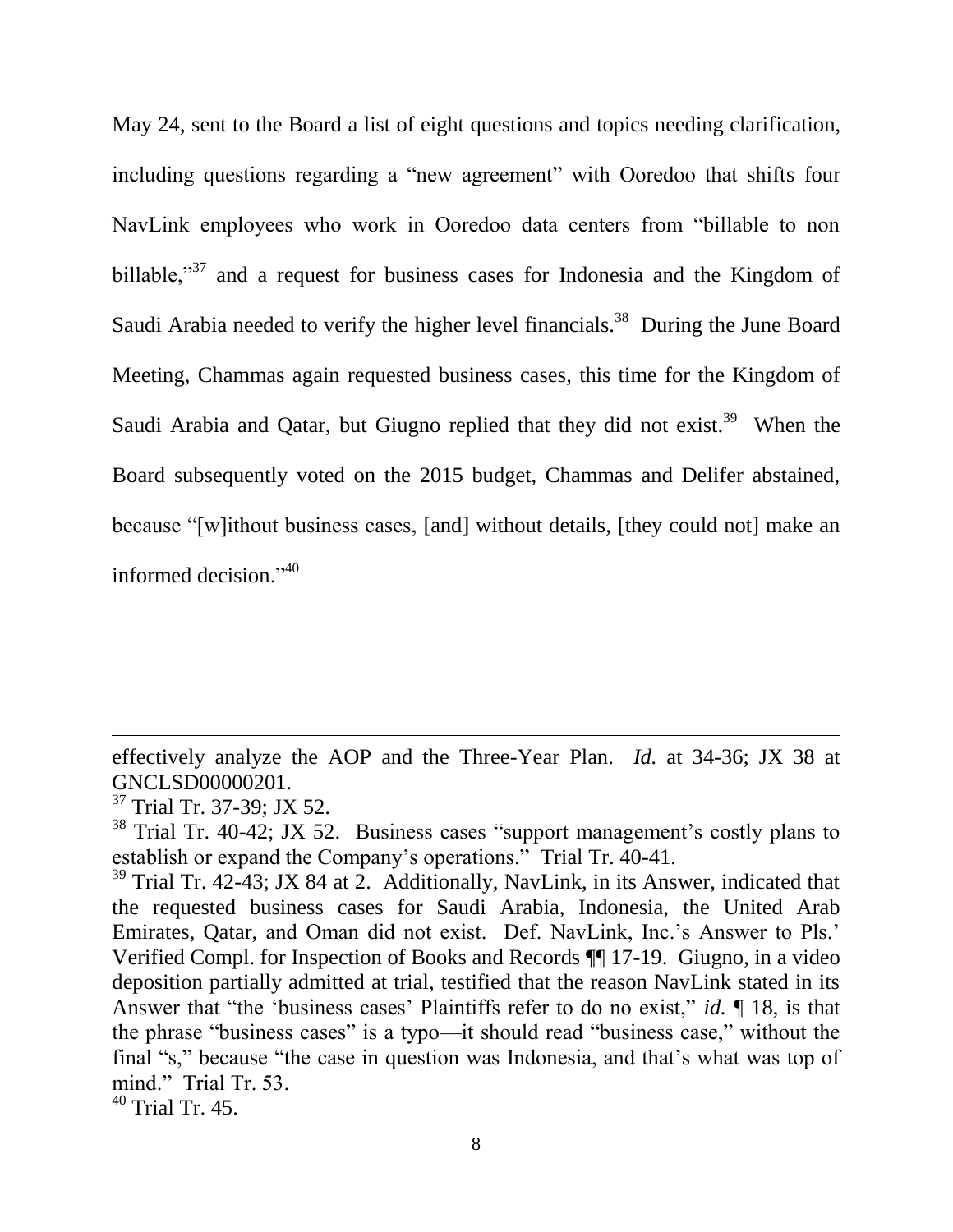"At some point" during the discovery process, Plaintiffs "obtained a business case for Ooredoo ... for Qatar" (the "Qatar Business Case").<sup>41</sup> Upon production of that document to NavLink, NavLink "flooded" Plaintiffs with "over 800 pages of financial information," including some, but not all, business cases. $42$ Chammas expressed concern over the Qatar Business Case's representation that projects "in the hundreds of millions of Qatari Riyals" allocate to Ooredoo ninety percent of the revenue even though the project requires "a solution center in Doha with NavLink engineers, NavLink sales, [and] NavLink presales."<sup>43</sup> Despite the lack of information provided to Plaintiffs, the 2015 budget was approved at the June Board Meeting.<sup>44</sup> Plaintiffs contend that the information requested in category five in PX 1 ("Category Five")—that is, "business cases for the various countries where NavLink wants to establish and expand its operations," and all documents or communications relating to NavLink's operations and financial

<sup>41</sup> *Id.* at 50-51.

 $^{42}$  *Id.* at 51.

<sup>&</sup>lt;sup>43</sup> *Id.* at 57-58. When he and Delifer ran the company, Chammas noted, "the revenue share was 55 percent to Ooredoo, 45 percent to NavLink." *Id.* at 58. NavLink's ten percent share in the Qatar Business Case concerns Chammas due to the long-term nature of the transaction and the fact that he is unsure of—despite having requested information regarding—which NavLink representative negotiated with Ooredoo, especially given that Ooredoo appoints one third of NavLink's Board and that NavLink's CEO is an Ooredoo executive. *Id.* at 58-59.

<sup>&</sup>lt;sup>44</sup> *Id.* at 63-64. The Three-Year Plan was also discussed at the June Board Meeting, though the vote was scheduled to occur at NavLink's next Board meeting. *Id.* at 64.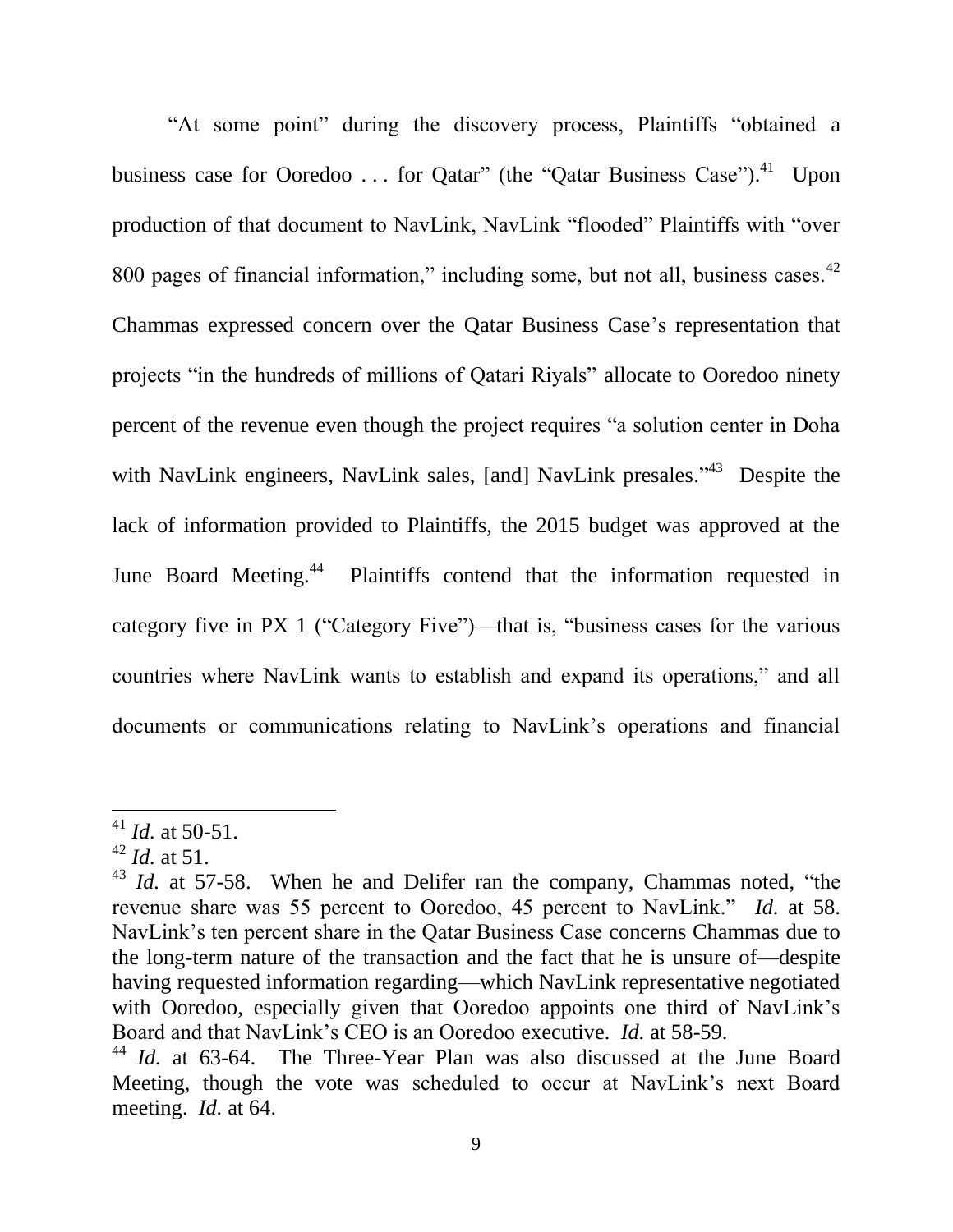performance in Saudi Arabia, Indonesia, the United Arab Emirates, and Qatar<sup>45</sup> is necessary to make an informed vote on the AOP and the Three-Year Plan.<sup>46</sup>

## D. *Contracts with Saudi Telecom*

Plaintiffs also seek "documents and communications with [Saudi Telecom ('STC')] regarding the [Managed Hosting Services] and [Managed Security Services] contract addenda."<sup>47</sup> NavLink had a "major contract" with STC, referred to as the Managed Resource Services ("MRS") contract, along with additional smaller contracts to service STC's customers.<sup>48</sup> NavLink has two contract addenda to the MRS contract: the Managed Hosting Services ("MHS") contract (providing revenue of \$5.4 million and EBITDA of \$1.2 million pursuant to the Three-Year Plan) and the Managed Security Services ("MSS") contract (providing revenue of \$23.5 million and EBITDA of \$3.3 million pursuant to the Three-Year Plan).<sup>49</sup> In mid-May, however, "STC requested from NavLink to end both addenda by June 24, 2015."<sup>50</sup> An email from Emadi, NavLink's CEO, to the entire Board (and CFO Giugno) listed NavLink's two options: (1) accept STC's request and negotiate new contracts with STC, or (2) reject STC's request and transfer the

 $\overline{a}$ 

<sup>50</sup> *Id.* at 2.

 $45$  PX 1 at 3.

 $46$  Trial Tr. 62-64.

 $47$  PX 1 at 2.

<sup>48</sup> Pls.' Pre-Trial Br. 14; Trial Tr. 67; JX 49.

 $49$  JX 49 at 1-2.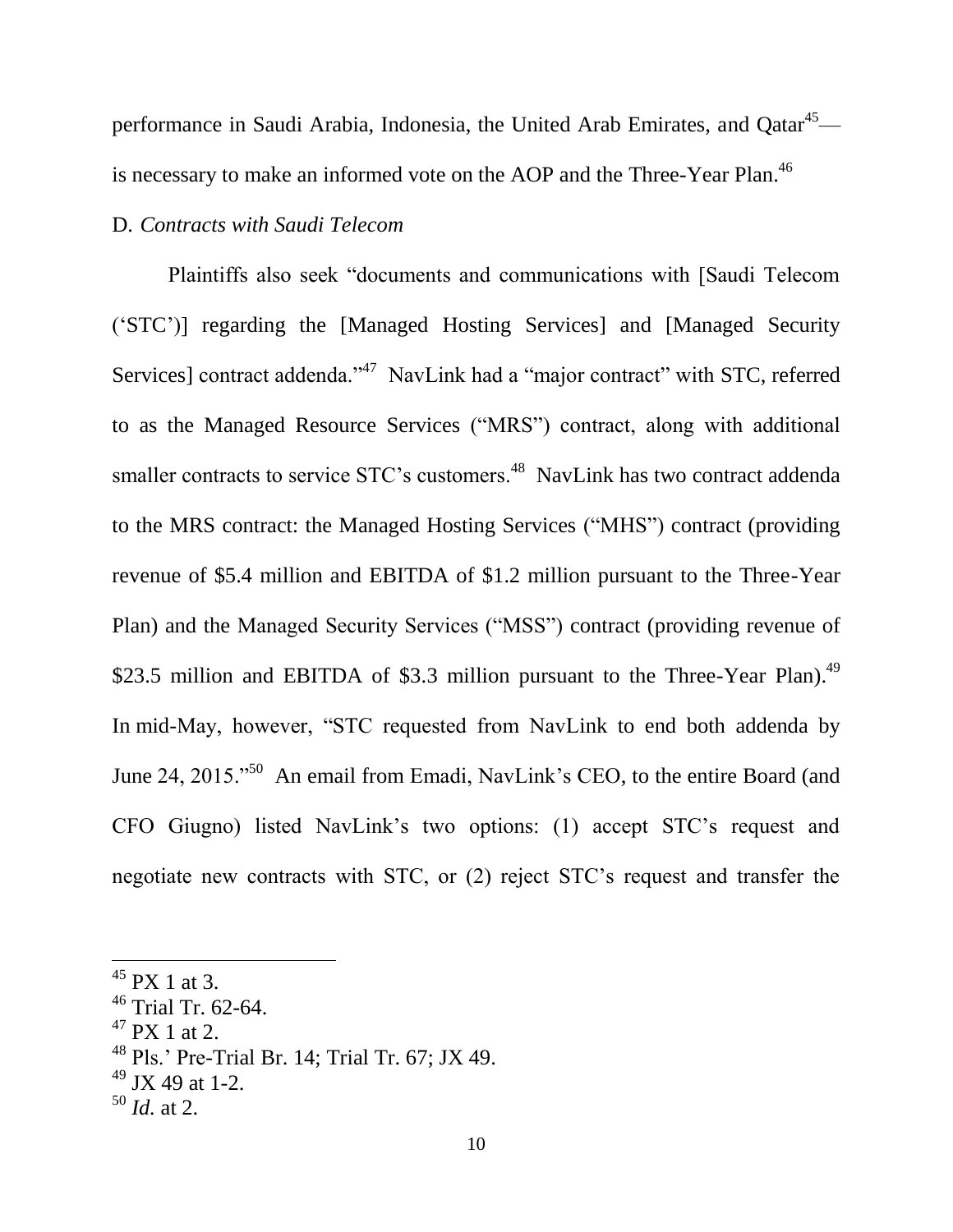matter to the legal department for litigation.<sup>51</sup> Emadi then evaluated the two options, explaining that "[o]ption 2 . . . jeopardizes the collection efforts of around \$31 [million owed by STC]."<sup>52</sup> Emadi finally requested the Board's approval of his proposed "modified option 1" response, which includes attempting to negotiate an end to the MHS addendum on December 31, 2015 (as opposed to June 24), and maintaining the MSS addendum until all unpaid amounts have been collected (but no new orders will be placed).<sup>53</sup>

Chammas, however, testified that he does not "have the information that [he] need[s] to choose between these two options or any other options."<sup>54</sup> Kubaisi, an Ooredoo-appointed director, in response to Emadi's proposal, requested additional information, including whether Emadi informed the Board of STC's December 2014 request for non-renewal prior to the April Board Meeting.<sup>55</sup> While management did not respond to Kubaisi's email by writing, Chammas testified that, during a verbal discussion, Giugno explained to Kubaisi and Emadi that "the

<sup>51</sup> *Id.*

<sup>52</sup> *Id.* at 2-3; Trial Tr. 67. Emadi continued that, "[i]n case of litigation, STC will most likely not pay NavLink until the litigation ends according to what several people at STC have advised." JX 49 at 3.

 $3\overline{3}$  JX 49 at 3.

 $54$  Trial Tr. 66.

<sup>55</sup> *Id.* at 68-70. Chammas also expressed concern that management did not inform the Board of STC's request until May 2015, "almost six months after the company officers knew about it." *Id.* at 70.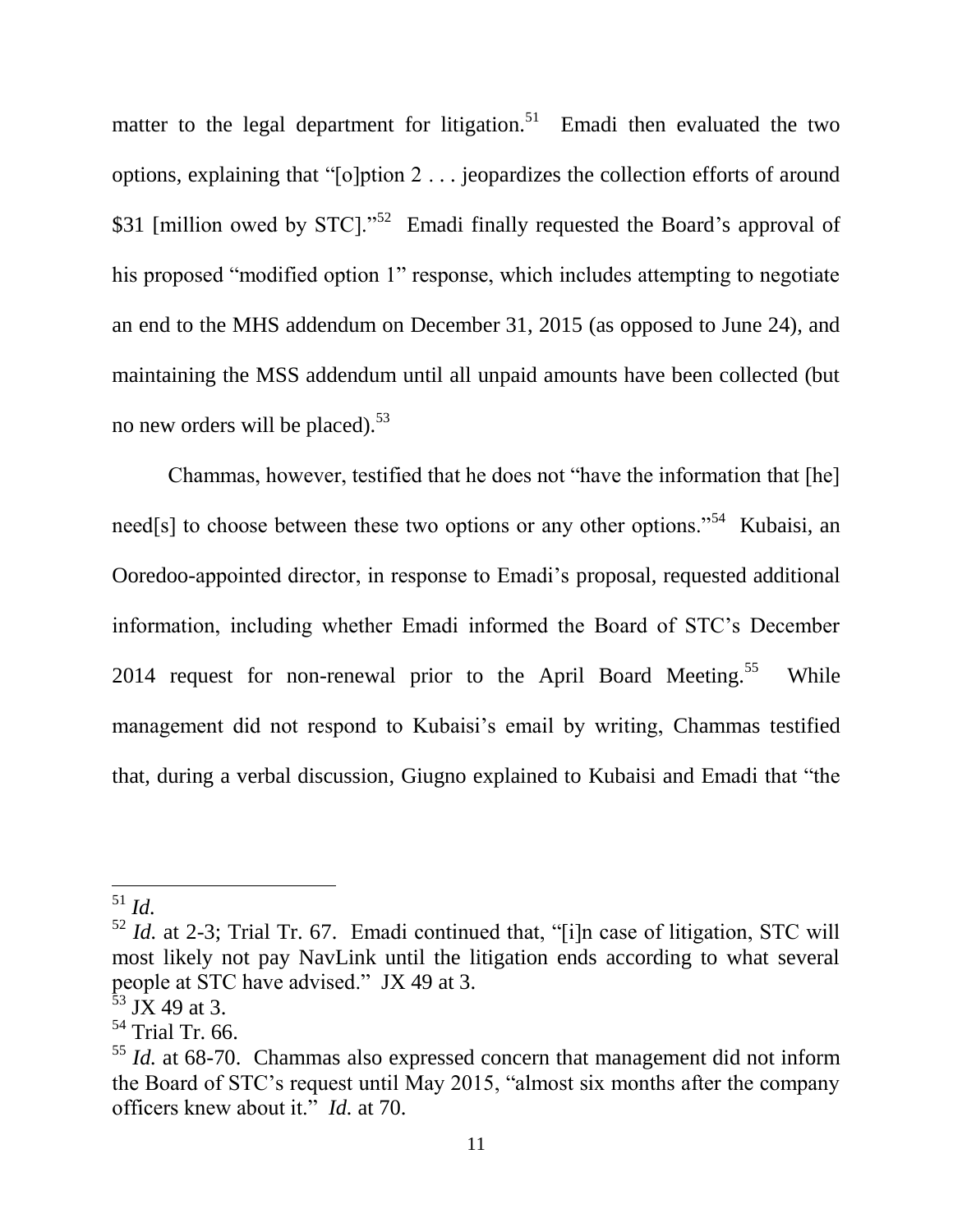reason why Mr. Emadi did not inform the [B]oard was that it was premature."<sup>56</sup> Plaintiffs therefore contend that their request under category four in PX 1 ("Category Four") for "documents and communications with STC regarding the MHS and MSS contract addenda<sup>57</sup> is necessary to provide them with sufficient information to make an informed decision regarding Emadi's email request.<sup>58</sup>

## E. *Alleged Secret Meetings*

Chammas also expressed concern regarding alleged secret "pre-board meetings" between the non-Plaintiff directors at which they "agreed on a course of action" without informing Plaintiffs (the "Secret Meetings").<sup>59</sup> Chammas suggests that the non-Plaintiff directors use the Secret Meetings to benefit Ooredoo and AT&T at the expense of NavLink stockholders.<sup>60</sup> Plaintiffs contend the alleged Secret Meetings justify their requests under categories one and two in PX 1 ("Categories One and Two") for documents and communications concerning NavLink between (1) NavLink management and Gibson or other non-Plaintiff

<sup>56</sup> *Id.* at 71.

 $57$  PX 1 at 2.

<sup>58</sup> Trial Tr. 72 ("[W]hat we received from the CEO is just a summary of the contract situation. It doesn't tell us anything about the context. Without context, we cannot make a decision.").

<sup>59</sup> *Id.* at 140, 142; Confidential Dep. of George Chammas ("Chammas Dep.") 55- 57. Chammas testified that he knew of the Secret Meetings because he and Delifer "were told," but the identity of the informant remained confidential throughout the litigation. Trial Tr. 140-41; Telephonic Oral Arg. on Pls.' Mot. for Protective Order and Rulings of the Ct. 22.

 $60$  Chammas Dep. 55-57.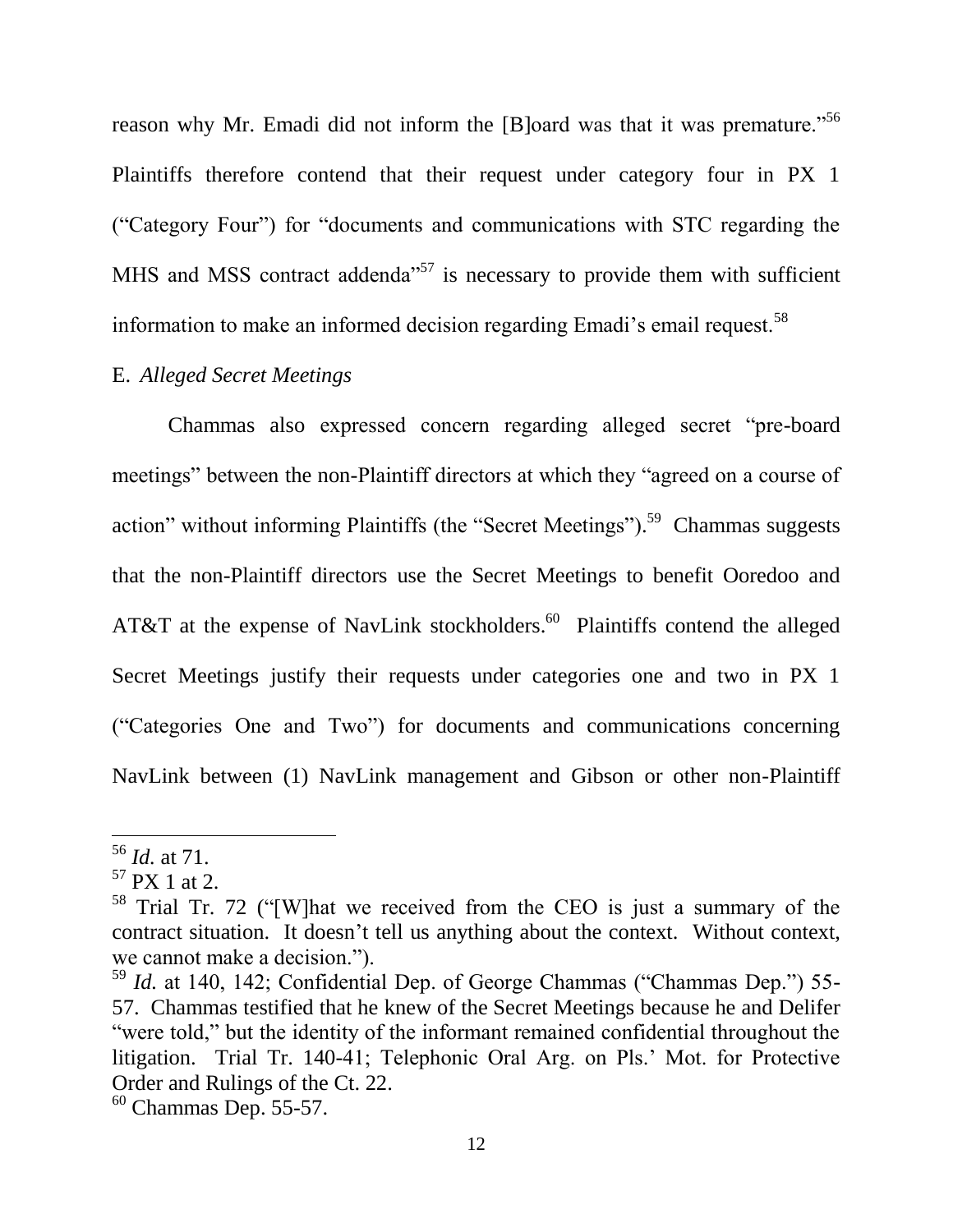Board members (except those relating to the Plenary Action (defined below)), and (2) Gibson and any other non-Plaintiff NavLink director.<sup>61</sup> Essentially, Plaintiffs seek this information to "determine the extent to which NavLink's management and the [non-Plaintiff] directors are excluding them from meetings and decisions regarding board business."<sup>62</sup>

Plaintiffs, in seeking fulfillment of this request, also refer to Giugno's deposition testimony regarding management's pre-Board meeting communications with Gibson.<sup>63</sup> According to Giugno, prior to a Board meeting, "there may[ ]be a flurry of e-mail."<sup>64</sup> Neither Chammas nor Delifer, however, received such "flurries"<sup>565</sup>

## F. *The Plenary Action*

On May 12, 2015, Maroun Chammas (George Chammas's brother) and Seraphin Delifer (Laurent Delifer's father, and together with Maroun Chammas, the "Plenary Plaintiffs") filed a class and derivative complaint on behalf of NavLink against AT&T, Gibson, and current and former non-Plaintiff NavLink directors alleging breach of fiduciary duty and contract (the "Plenary Action").<sup>66</sup>

 $<sup>61</sup>$  PX 1 at 1.</sup>

<sup>62</sup> Pls.' Pre-Trial Br. 28.

<sup>63</sup> *Id.* at 29; Confidential Videotaped Dep. of Richard Giugno ("Giugno Dep.") 46.

<sup>64</sup> Giugno Dep. 46; *accord* Pls.' Pre-Trial Br. 29.

 $65$  Trial Tr. 79, 221.

<sup>66</sup> JX 32 ¶¶ 126-41; *accord* Pretrial Stip. I. The Plenary Plaintiffs later amended their complaint, removing AT&T as a defendant and limiting their claims to breach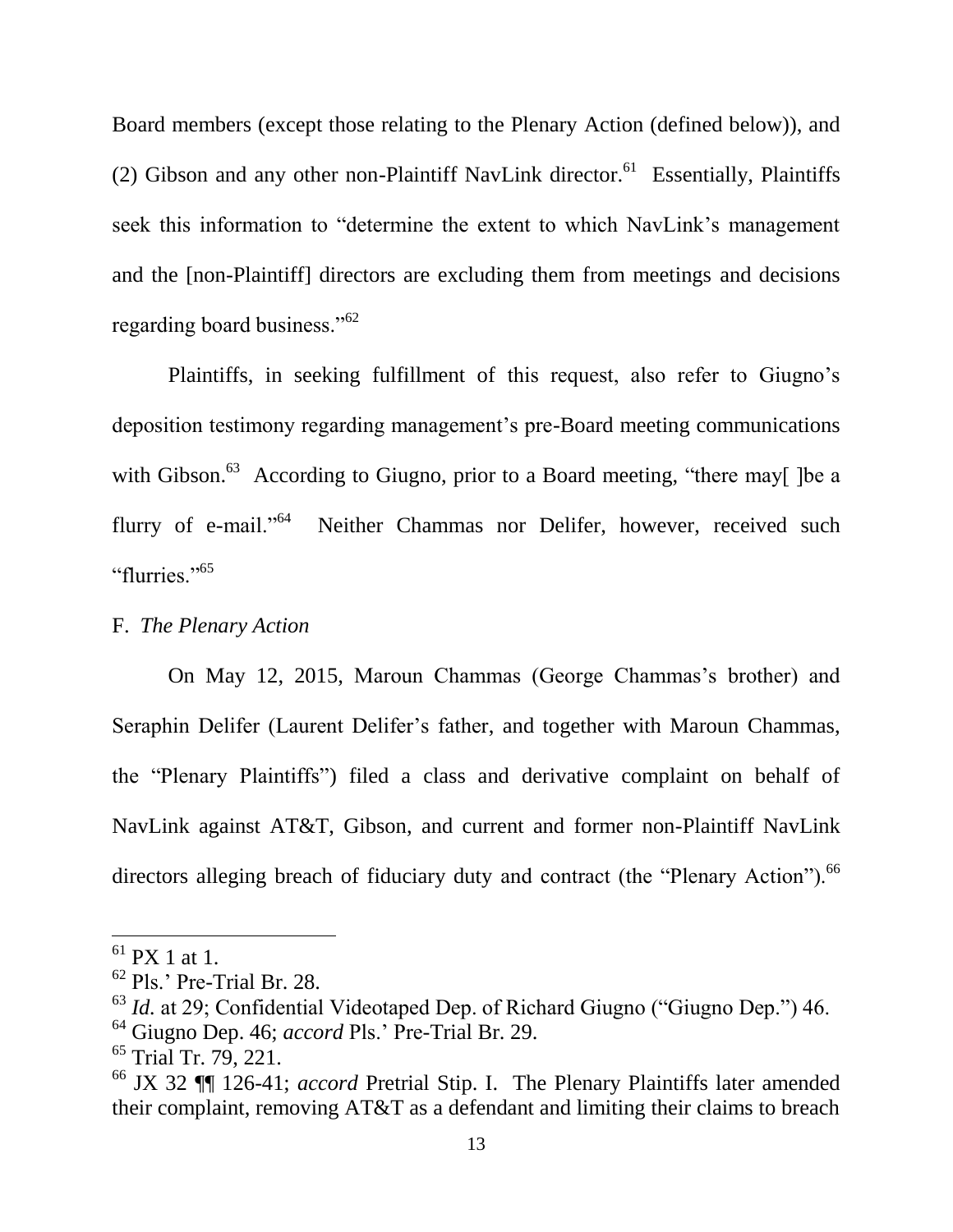NavLink alleges that Plaintiffs' books and records demands are motivated to "further their personal interests in the Plenary Action, and not any role they have as Directors, and thus they come before this Court with unclean hands."<sup>67</sup> Specifically, NavLink alleges that Plaintiffs are principals of the Plenary Plaintiffs due to their close relationships, that Plaintiffs, as principals, control the Plenary Plaintiffs in the Plenary Action, and that "by virtue of their relationship, knowledge is imputed between the principal and agent."<sup>68</sup>

In response, Plaintiffs contend that any "high level" communications between Plaintiffs and Plenary Plaintiffs is appropriate considering that Plaintiffs, as directors, owe the Plenary Plaintiffs, as stockholders, fiduciary duties.<sup>69</sup> Plaintiffs also made a "binding representation . . . that they will not disclose the Demanded Information or information derived therefrom to the Plenary Plaintiffs without NavLink's prior written consent or a Court order."<sup>70</sup> In addition, the Plenary Plaintiffs have affirmed that they "do not expect . . . that the documents [Chammas and Delifer] seek in the Section 220 Action will be shared with [them] ... or used in the Plenary Action unless (a) the Court orders their

of fiduciary duty. Verified Second Amended and Supplemental Class and Derivative Complaint, *Chammas v. Gibson*, C.A. No. 11015-VCN (Del. Ch. filed Sept. 9, 2015).

<sup>67</sup> Def. NavLink, Inc.'s Pre-Trial Br. 22-23; *accord* Pretrial Stip. IV(B).

<sup>68</sup> Def. NavLink, Inc.'s Pre-Trial Br. 23.

 $69$  Pls.' Pre-Trial Br. 39.

 $70$  JX 96; Pls.' Pre-Trial Br. 42.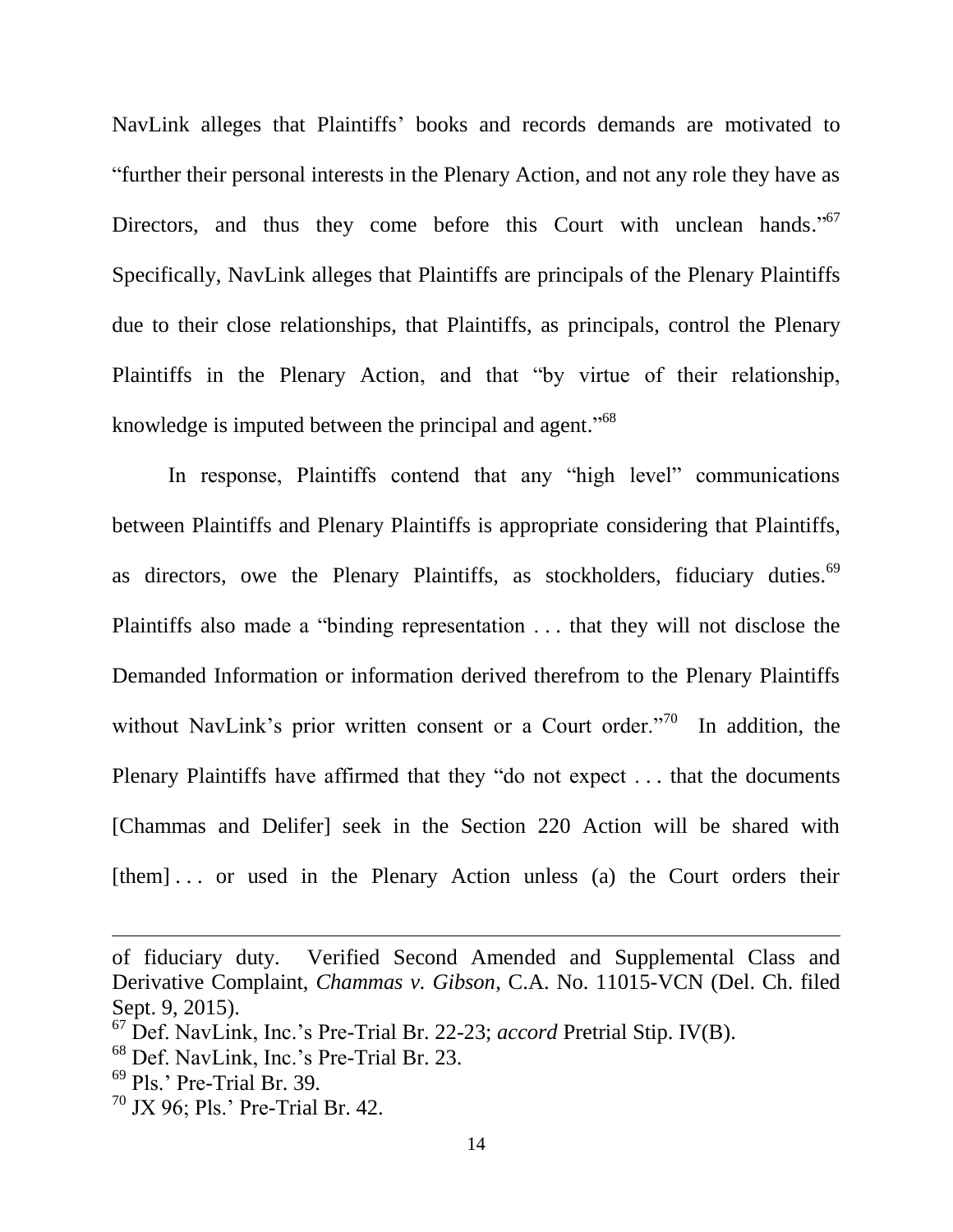production . . ., (b) they become public, or (c) [the Plenary Plaintiffs] obtain them independently through discovery in the Plenary Action."<sup>71</sup>

## **III. CONTENTIONS**

Plaintiffs contend that reviewing documents and communications sought pursuant to each of the six categories in PX 1 is necessary to appropriately discharge their fiduciary duties owed to NavLink.<sup>72</sup> NavLink contends that it has produced, during the course of this action, sufficient books and records—including business cases, financial information, and the termination of the STC contract addenda—to moot Plaintiffs' claims and allow them to act in accordance with their duties.<sup>73</sup>

#### **IV. ANALYSIS**

#### A. *Legal Standard*

Under Delaware law, "[a]ny director shall have the right to examine the corporation's . . . books and records for a purpose reasonably related to the director's position as a director."<sup>74</sup> The defendant corporation bears the burden of proving that any such inspection is for an improper purpose.<sup>75</sup> A director who has a proper purpose, however, has "virtually unfettered" rights to inspect books and

<sup>71</sup> JX 94, 98; Pls.' Pre-Trial Br. 42.

 $<sup>72</sup>$  Pretrial Stip. III(A); Pls.' Post-Trial Mem. 1.</sup>

<sup>&</sup>lt;sup>73</sup> Pretrial Stip. II(H), IV(G); Def. NavLink, Inc.'s Post-Trial Mem. of Law 6.

<sup>74</sup> 8 *Del. C.* § 220(d).

<sup>75</sup> *Id.*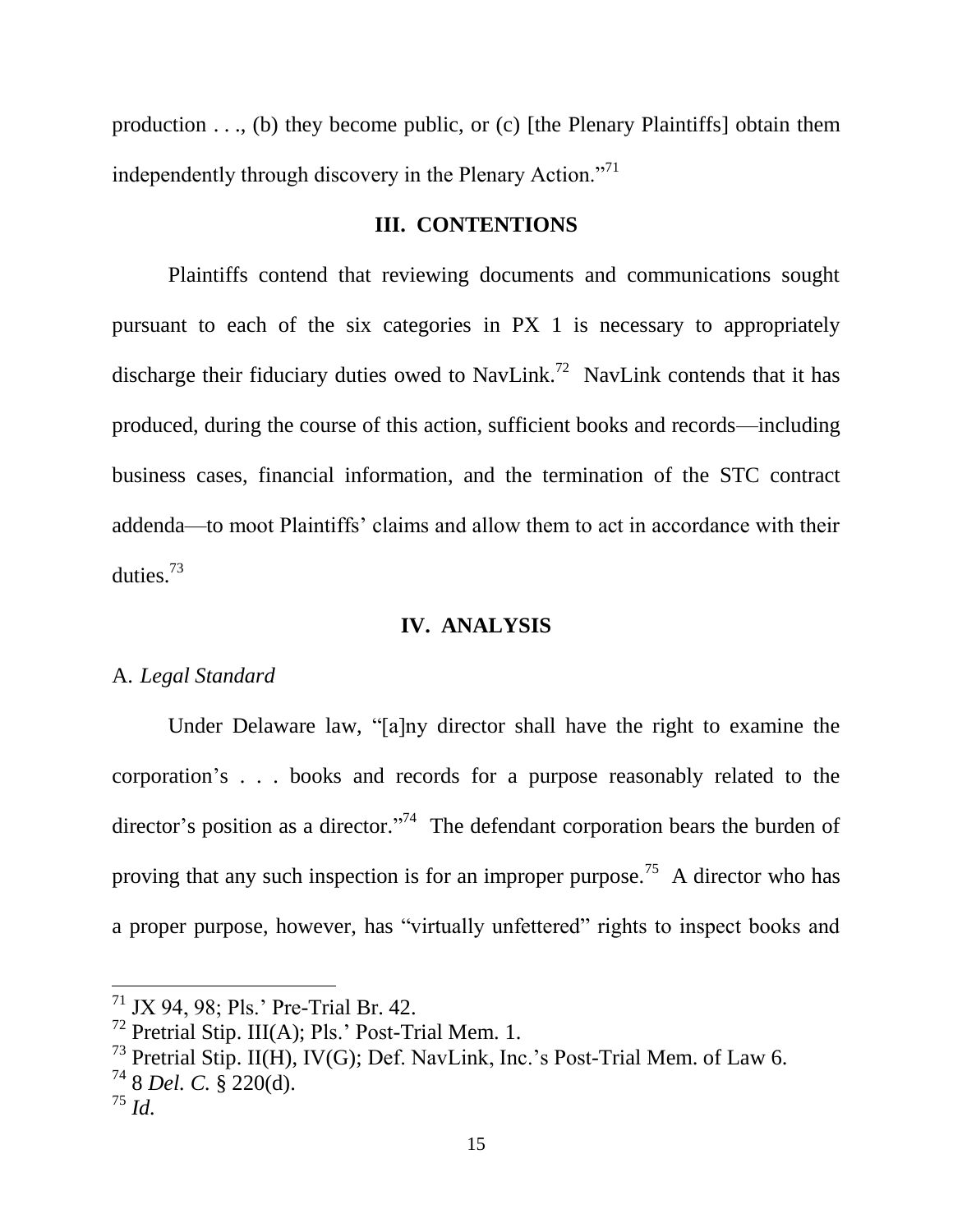records.<sup>76</sup> Such "unfettered" rights imply a right of access at least equal to that of the remainder of the board.<sup>77</sup> Management cannot "pick and choose" the specific information each director receives.<sup>78</sup>

The broad inspection rights afforded directors of Delaware corporations are "correlative with [their] duty to protect and preserve the corporation. [They are] fiduciar[ies] and in order to meet [their] obligation as such [they] must have access to books and records; indeed [they] often [have] a duty to consult them.<sup>79</sup> In addition, a director's proper purpose does not become improper "because of the possibility that he may abuse his position as a director and make information available to persons hostile to the Corporation or otherwise not entitled to it. If [the director] does violate his fiduciary duty in this regard, then the Corporation has its remedy in the courts."<sup>80</sup>

## B. *Application*

Plaintiffs allege that, despite NavLink's productions prior to and throughout this action, inspection of documents listed in each category of PX 1 is necessary to

<sup>76</sup> *Norman v. US MobilComm, Inc.*, 2006 WL 1229115, at \*4 (Del. Ch. Apr. 28, 2006); *McGowan v. Empress Entm't, Inc.*, 791 A.2d 1, 5 (Del. Ch. 2000).

<sup>77</sup> *Moore Bus. Forms, Inc. v. Cordant Hldgs. Corp.*, 1996 WL 307444, at \*5 (Del. Ch. June 4, 1996).

<sup>78</sup> *Hall v. Search Capital Gp., Inc.*, 1996 WL 696921, at \*2 (Del. Ch. Nov. 15, 1996).

<sup>79</sup> *Henshaw v. Am. Cement Corp.*, 252 A.2d 125, 128 (Del. Ch. 1969).

<sup>80</sup> *Id.* at 129.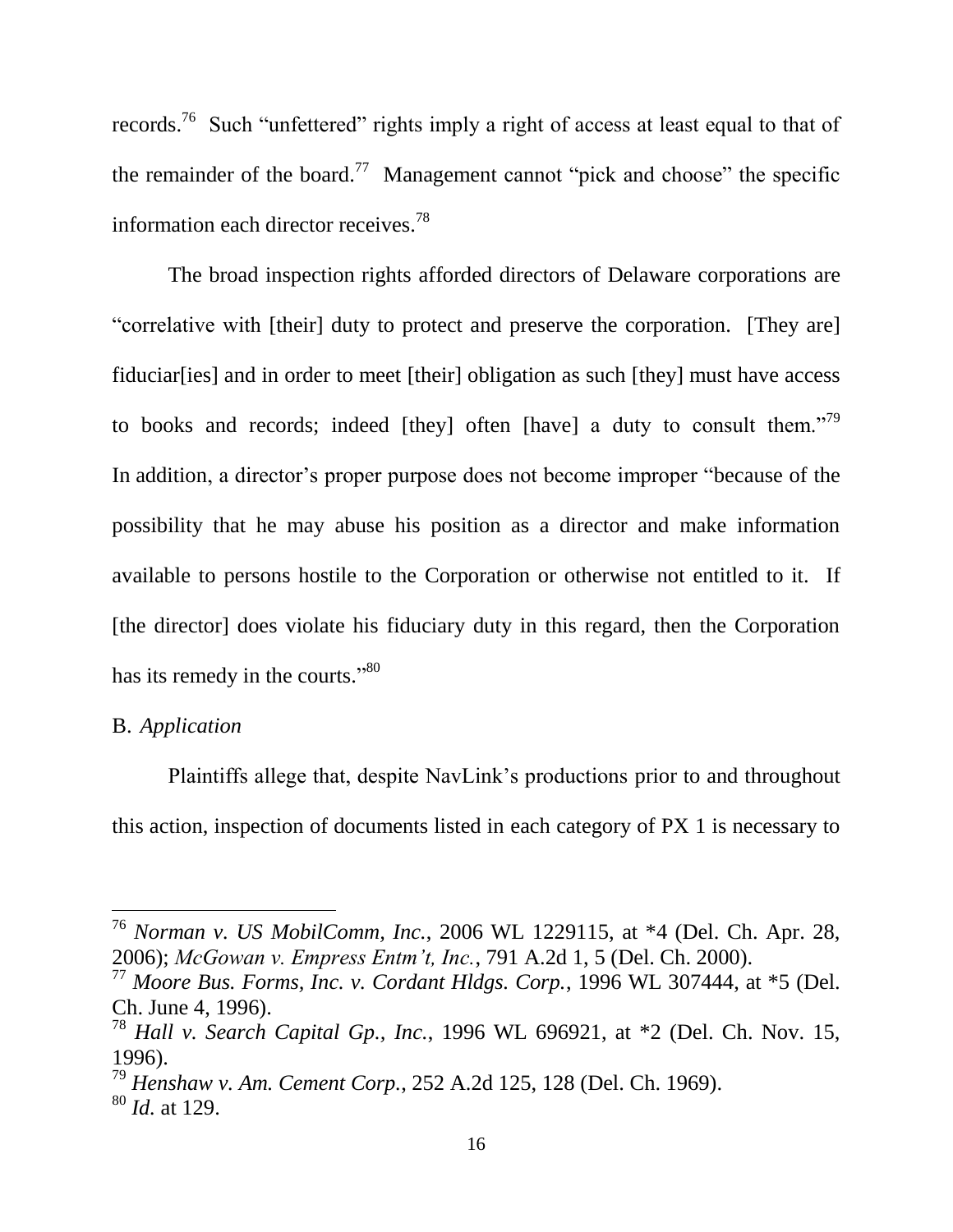"perform their fiduciary duties."<sup>81</sup> NavLink, arguing that it has "bent over backwards" to respond to Plaintiffs' requests for "granular" information, suggests that Plaintiffs' true motive underlying their request for information is "to gain an advantage in the Plenary Action and to force a buyout of their respective family/agents' NavLink stock."<sup>82</sup> With this context, the Court now considers each request in turn.

## 1. Categories One and Two

Plaintiffs seek, pursuant to Categories One and Two, (1) "[a]ll documents and communications concerning NavLink between or among NavLink management, on the one hand, and board chairman Gibson or any other board member (but excluding Plaintiffs) from September 29, 2014 through the present time," and (2) "[a]ll documents and communications concerning NavLink between or among board chairman Gibson, on the one hand, and any other NavLink director, on the other hand (but excluding Plaintiffs) from September 29, 2014

<sup>81</sup> Pls.' Post-Trial Mem. 1; *accord* Pretrial Stip. III(A).

 $82$  Def. NavLink, Inc.'s Post-Trial Mem. of Law 1. At the outset, the Court finds this argument unpersuasive following Plaintiffs' pre-trial "binding representation" to not disclose the demanded information to the Plenary Plaintiffs, JX 96, and the Plenary Plaintiffs' pre-trial declarations not to seek the same from Plaintiffs. JX 94, 98.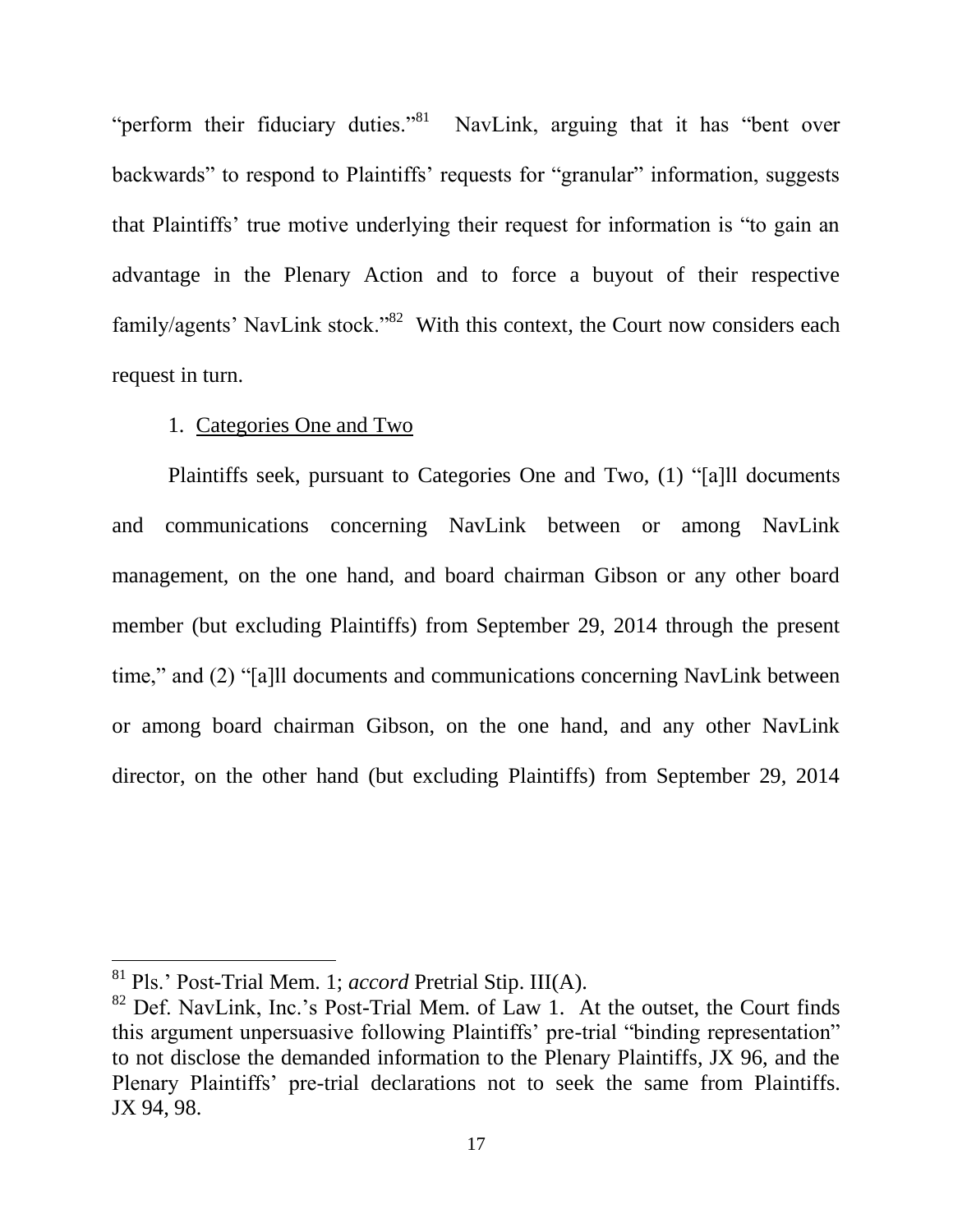through the present time." $83$  Both requests exclude "documents and communications concerning the defense of the Plenary Action."<sup>84</sup>

Plaintiffs' alleged purpose for seeking this information is to investigate whether "the other members of the Board and management are excluding them from board business and related communications,"<sup>85</sup> including emails prior to Board meetings and alleged Secret Meetings.<sup>86</sup> Plaintiffs have not alleged, however, that any such "secret" communications amounted to official Board action; instead, they allege that the Secret Meetings and other communication resulted in the non-Plaintiff directors "agree[ing] on a course of action" without notifying Plaintiffs.<sup>87</sup> Even if the alleged Secret Meetings occurred, Plaintiffs cannot point to any resolutions or other official Board actions resulting therefrom.<sup>88</sup>

Under Section 220, Plaintiffs, as NavLink directors, are entitled to NavLink's books and records "for a purpose reasonably related to the director's position as a director."<sup>89</sup> Therefore, if the documents and communications

 $\overline{a}$ 

<sup>89</sup> 8 *Del. C.* § 220(d).

<sup>83</sup> PX 1 at 1.

<sup>84</sup> *Id.*

<sup>85</sup> Pls.' Post-Trial Mem. 3; *accord* Trial Tr. 78.

<sup>86</sup> Trial Tr. 78-79, 139-40; Pls.' Post-Trial Mem. 3.

<sup>87</sup> Trial Tr. 142.

<sup>88</sup> *Id.* at 141-42. Chammas testified that he and Delifer discuss NavLink business outside of Board meetings, but he asserts that the fact that the non-Plaintiff directors do the same is "different." *Id.* at 142.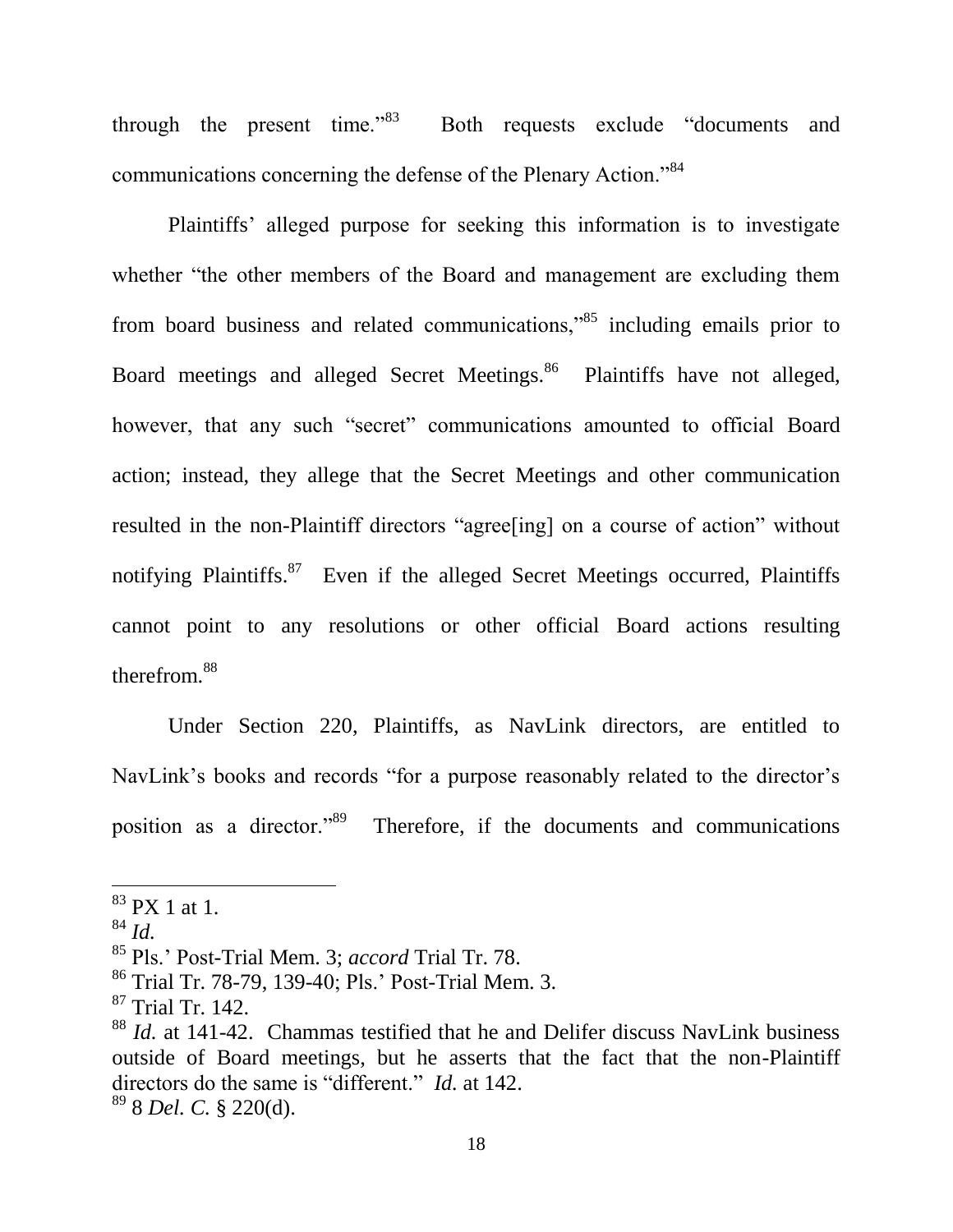requested in Categories One and Two constitute books and records of NavLink, and are "reasonably related to the director's position as a director," Plaintiffs are entitled to their production. The Court, however, is unwilling to conclude, based on the facts of this case, that all communications between the non-Plaintiff directors or between such directors and NavLink officers are books and records of NavLink. $90$ 

Mere suspicions of pre-meeting collusion among board members or board members and management, in the context of a Section 220 action, is insufficient to compel the production of private communications between such officers and directors, $91$  even to the extent that such communications are stored on the

 $90$  The fundamental issue underlying many of Plaintiffs' requests can be reduced to whether communications among corporate actors amount to books and records of the corporation.

<sup>91</sup> *Khanna v. Covad Commc'ns Gp., Inc.*, 2004 WL 187274, at \*9 (Del. Ch. Jan. 23, 2004) ("[T]o require the production of all communications, including e-mails, among directors and officers of [a company], under these circumstances, would be excessive. The appropriate documents . . . consist of those documents which are not the documents of individuals but, instead, are those which are held by the corporation."). *Cf. In re Lululemon Athletica Inc. 220 Litig.*, 2015 WL 1957196, at \*5 (Del. Ch. Apr. 30, 2015) ("The statute is silent as to the books and records of the corporation's directors, and Delaware courts have not read Section 220 so broadly as to include, as a general matter, books and records in a director's personal possession. If anything, the prevailing rule appears to cut against the inclusion of such documents." (footnotes omitted)); Edward P. Welch, et al., *Folk on the Delaware General Corporation Law* § 220.04[D], at 7–221 (2015) ("[P]ersonal documents of corporate officers, copies of which are not found among the corporation's books and records, are not subject to inspection under section 220.").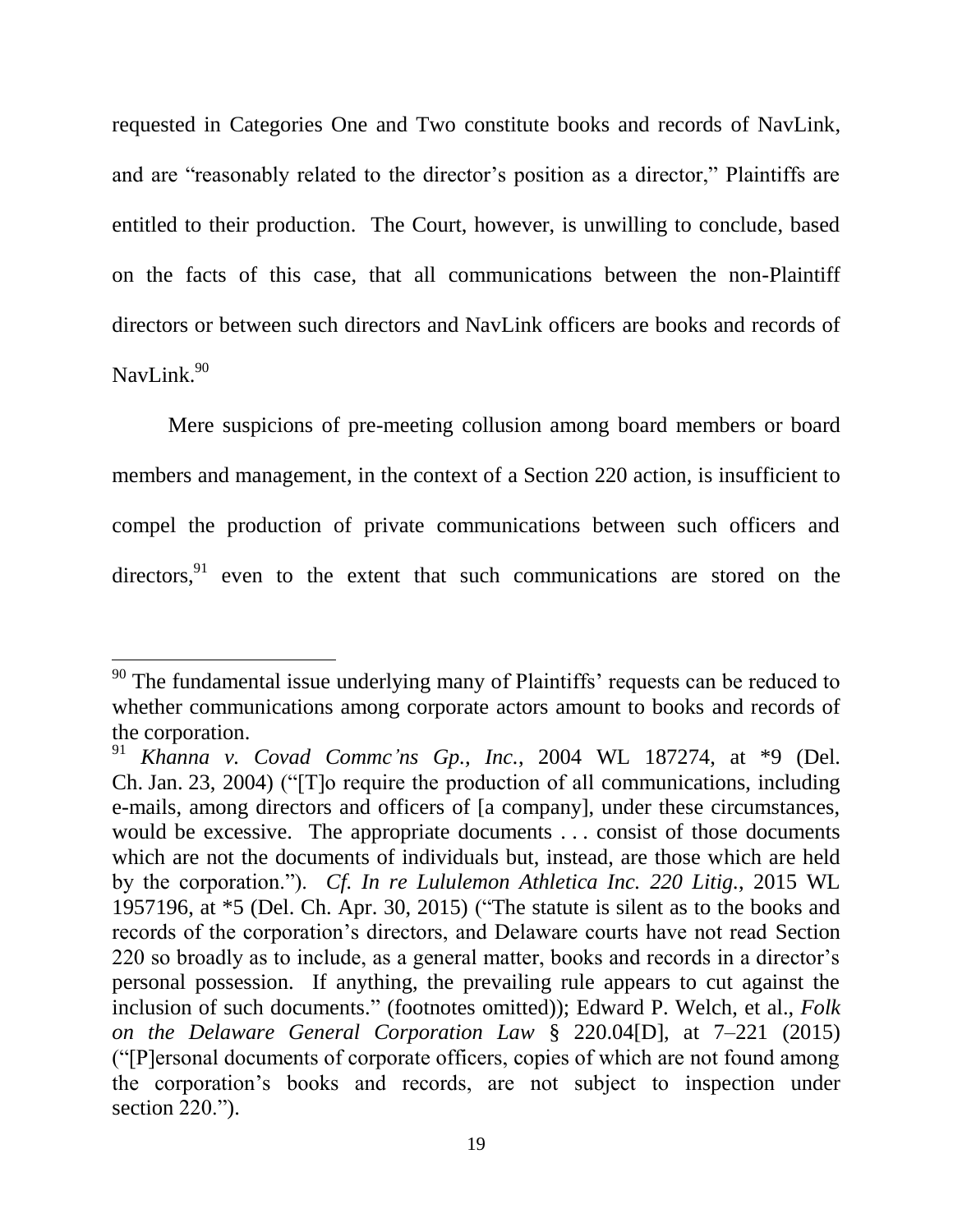defendant company's servers.<sup>92</sup> While directors' access to company books and records is broader than that of stockholders, the requested information itself must qualify as a book or record of the company before the Court will order its production. 93

The Court notes that while this holding is not to be interpreted as a blanket prohibition against inspection of private communications among directors,  $94$ 

 $92$  On which server a document or communication is stored is not necessarily determinative of whether it constitutes a book or record of the company. However, to be subject to compelled production pursuant to Section 220, a book or record must be "in the possession or control of the corporation." *Estate of Polin v. Diamond State Poultry Co.*, 1981 WL 7612, at \*3 (Del. Ch. Apr. 14, 1981). Were management to provide corporate documents to certain directors and not others, however, Plaintiffs may be entitled to such documents. *Hall*, 1996 WL 696921, at \*2 ("When management communicates with the directors on matters of concern to the Board collectively, it cannot pick and choose which directors will receive that information. Absent a governance agreement to the contrary, each director is entitled to receive the same information furnished to his or her fellow board members.").

<sup>&</sup>lt;sup>93</sup> While stockholders "must show by a preponderance of the evidence that they have a proper purpose for inspection of any record that they seek," *In re New Media Books & Records Action*, 2015 WL 9459740, at \*1 (Del. Ch. Dec. 23, 2015), and that such books and records are "necessary and essential to accomplish the stated, proper purpose," *Saito v. McKesson HBOC, Inc.*, 806 A.2d 113, 116 (Del. 2002), directors are entitled to all books and records "reasonably related to the director's position as a director." 8 *Del. C.* § 220(d). Although such standards reflect a Section 220 plaintiff's ease of access to a company's books and records, the universe of available information remains constant. That is, whether a particular document qualifies as a company book or record is independent of whether the requesting party is a director or a stockholder.

<sup>94</sup> *See Wal-Mart Stores, Inc. v. Indiana Elec. Workers Pension Trust Fund IBEW*, 95 A.3d 1264, 1273 (Del. 2014) (noting the Section 220 defendant's acknowledgment that "officer-level documents that 'refer[ ] to communications with members of the Board' regarding the WalMex Investigation are necessary and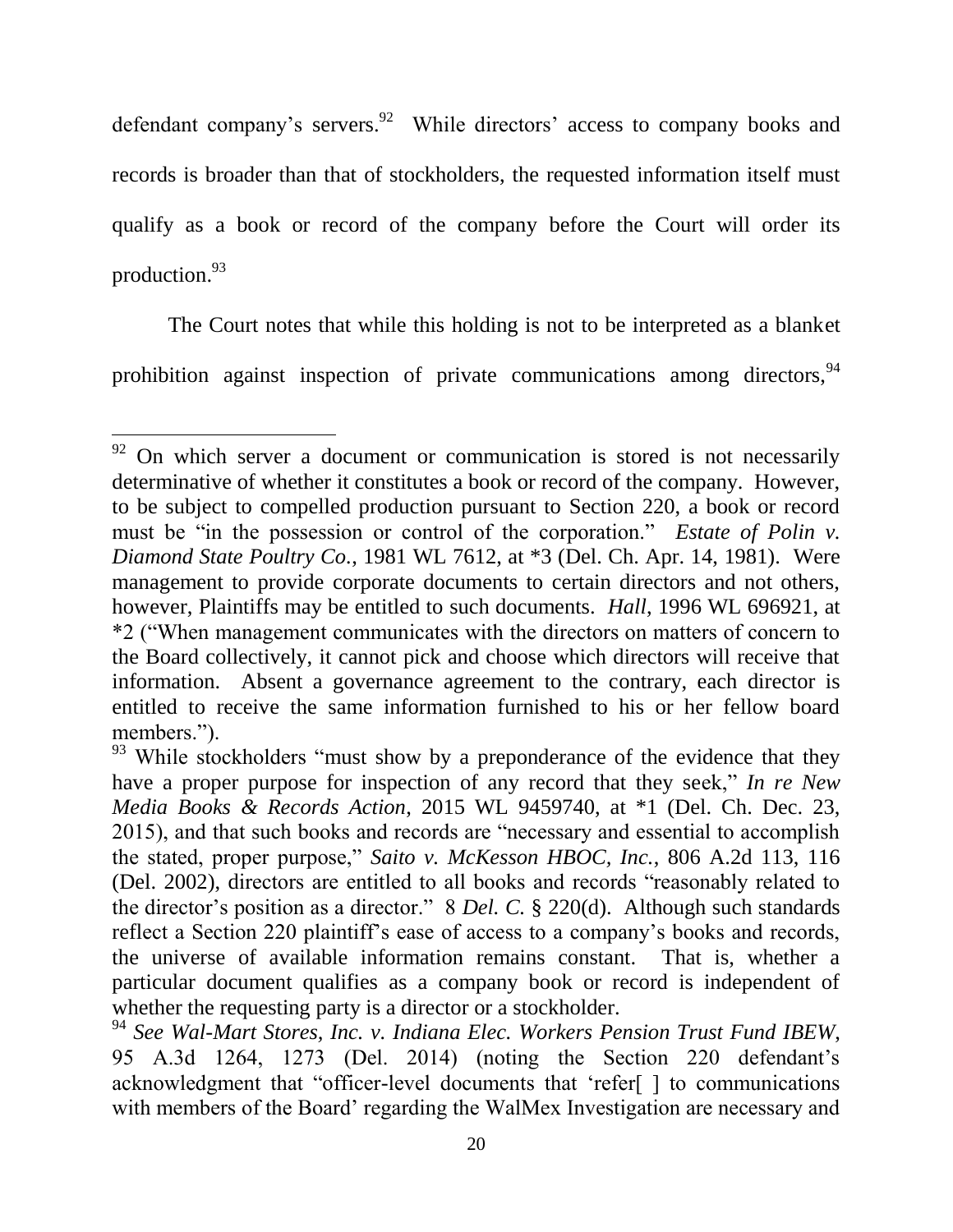subjecting Section 220 proceedings to such broad requests, even by directors, runs contrary to the "summary nature of a Section 220 proceeding."<sup>95</sup> As such, any request for communications among corporate directors and officers must (1) state a proper purpose,  $96$  (2) encompass communications constituting books and records of the corporation, i.e., those that affect the corporation's rights, duties, and obligations,  $97$  and (3) be sufficiently tailored to direct the Court to the specific

essential to the demand futility inquiry," and assuming that such documents constitute books and records of the corporation (first alteration in original)).

 $\overline{a}$ 

<sup>95</sup> *Southpaw Credit Opportunity Master Fund LP v. Advanced Battery Techs., Inc.*, 2015 WL 915486, at \*10 (Del. Ch. Feb. 26, 2015). While the scope of discovery under Court of Chancery Rule 26 ("Rule 26") "is broad and far-reaching . . . [and] renders discoverable any information that 'appears reasonably calculated to lead to the discovery of admissible evidence,'" *Pfizer Inc. v. Warner-Lambert Co.*, 1999 WL 33236240, at \*1 (Del. Ch. Dec. 8, 1999) (quoting Rule 26(b)), inspection of corporate documents pursuant to Section 220 is "substantially limited in scope," *Highland Select Equity Fund, L.P. v. Motient Corp.*, 906 A.2d 156, 165 (Del. Ch. 2006), *aff'd sub nom.*, *Highland Equity Fund, L.P. v. Motient Corp.*, 922 A.2d 415 (Del. 2007), and permits production and inspection only of documents and communications that fall within Section 220's contemplation of "books and records."

<sup>96</sup> While directors seeking to inspect corporate books and records must do so for a purpose "reasonably related" to their position as directors, the corporation bears the burden of proving that the purpose is improper. *See supra* text accompanying note 75.

<sup>97</sup> *Estate of Polin*, 1981 WL 7612, at \*3 (documents subject to a Section 220 request are limited to "those which were intended to reflect on the business, condition or legal rights of the corporation"). The fact that a document or communication is maintained by a corporation does not result in its automatic categorization as a corporate book or record. Section 220 is not a means by which a director or stockholder may scrutinize the interstices of the corporation to support mere suspicions of wrongdoing; instead, the requested information must affect the corporation's rights and obligations in a way relevant to the plaintiff's proper purpose.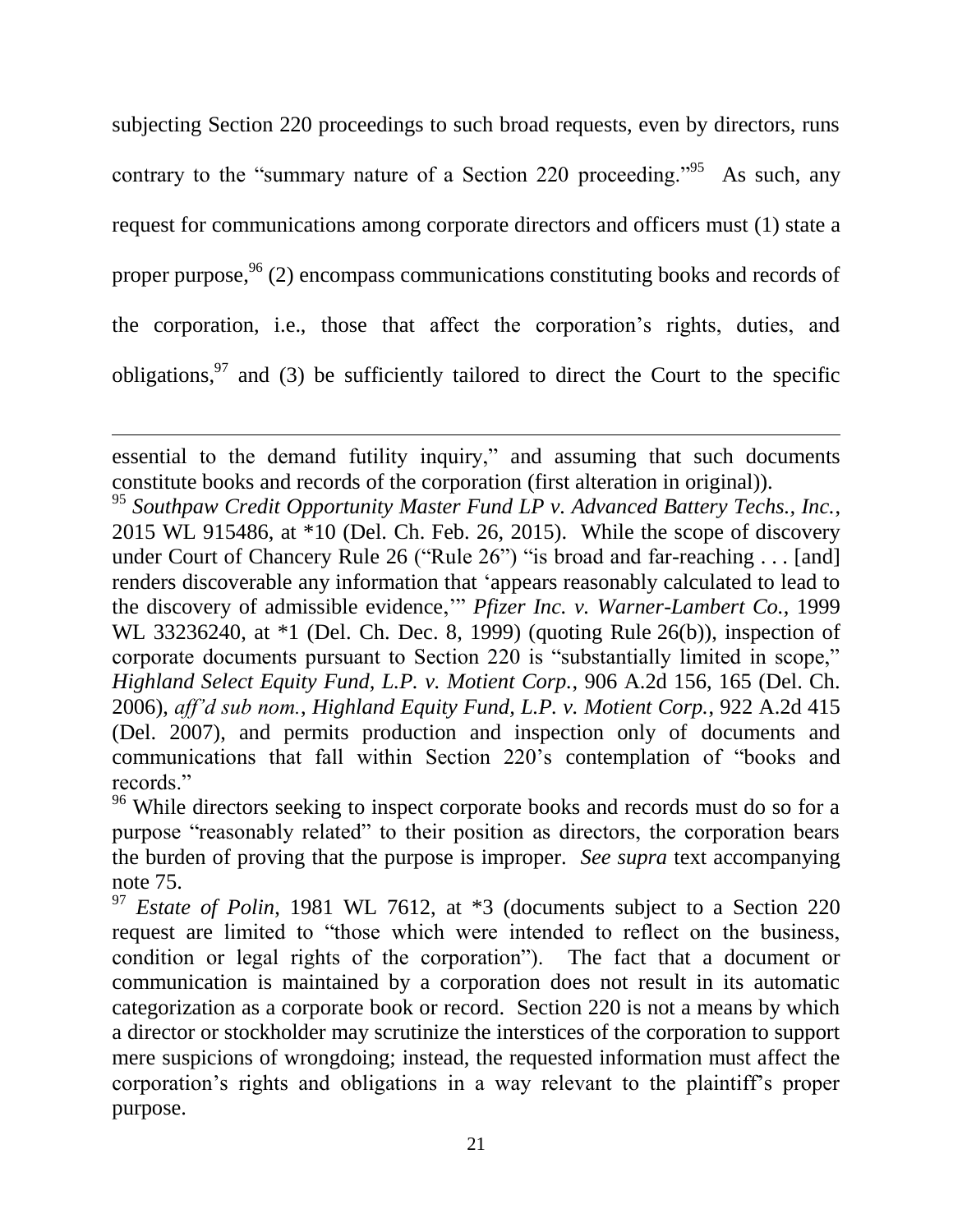books and records relevant to the director's proper purpose.<sup>98</sup> Here, Plaintiffs have not shown that the broad range of private communications requested in Categories One and Two satisfy the second or third requirement above.<sup>99</sup> Accordingly, Plaintiffs' demands pursuant to Categories One and Two are denied.

<sup>98</sup> *See Louisiana Mun. Police Empls.' Ret. Sys. v. Countrywide Fin. Corp.*, 2007 WL 2896540, at \*15 (Del. Ch. Oct. 2, 2007) (ordering inspection of communications between directors and other persons or entities where a stockholder "stated a proper purpose and narrow scope for the investigation of such documents"), *order clarified*, 2007 WL 4373116 (Del. Ch. Dec. 6, 2007). While director requests for information pursuant to Section 220 need not be made with the same "rifled precision" as those made by stockholders, *see Brehm v. Eisner*, 746 A.2d 244, 266 (Del. 2000), they still must direct the Court to specific books and records related to the plaintiff's proper purpose. Without such direction, the Court is unable to direct production of an appropriate set of documents, and unwilling to burden the corporation to search for the same.

<sup>&</sup>lt;sup>99</sup> While some subset of communications within Plaintiffs' broad request may fall within Section 220's reach, Plaintiffs must, in the context of a Section 220 proceeding, focus their request at least to the extent that the Court is able to discern such subsets, as to avoid the breadth and accompanying burdens of discovery pursuant to Rule 26. *Sec. First Corp. v. U.S. Die Casting & Dev. Co.*, 687 A.2d 563, 570 (Del. 1997) ("The scope of the production which the Court of Chancery ordered in this case is more akin to a comprehensive discovery order under Court of Chancery Rule 34 than a Section 220 order. The two procedures are not the same and should not be confused. A Section 220 proceeding should result in an order circumscribed with rifled precision. Rule 34 production orders may often be broader in keeping with the scope of discovery under Court of Chancery Rule 26(b)."); *Amalgamated Bank v. UICI*, 2005 WL 1377432, at \*1 (Del. Ch. June 2, 2005) ("Invocation of the statutory right to inspect corporate books and records, however, 'does not open the door to wide ranging discovery that would be available in support of litigation.'"); *U.S. Die Casting & Dev. Co. v. Sec. First Corp.*, 1995 WL 301414, at \*3 (Del. Ch. Apr. 28, 1995). Though the standards enumerated in the above authority apply in the context of stockholder Section 220 requests, the concerns about feasibility and clarity apply to director requests as well.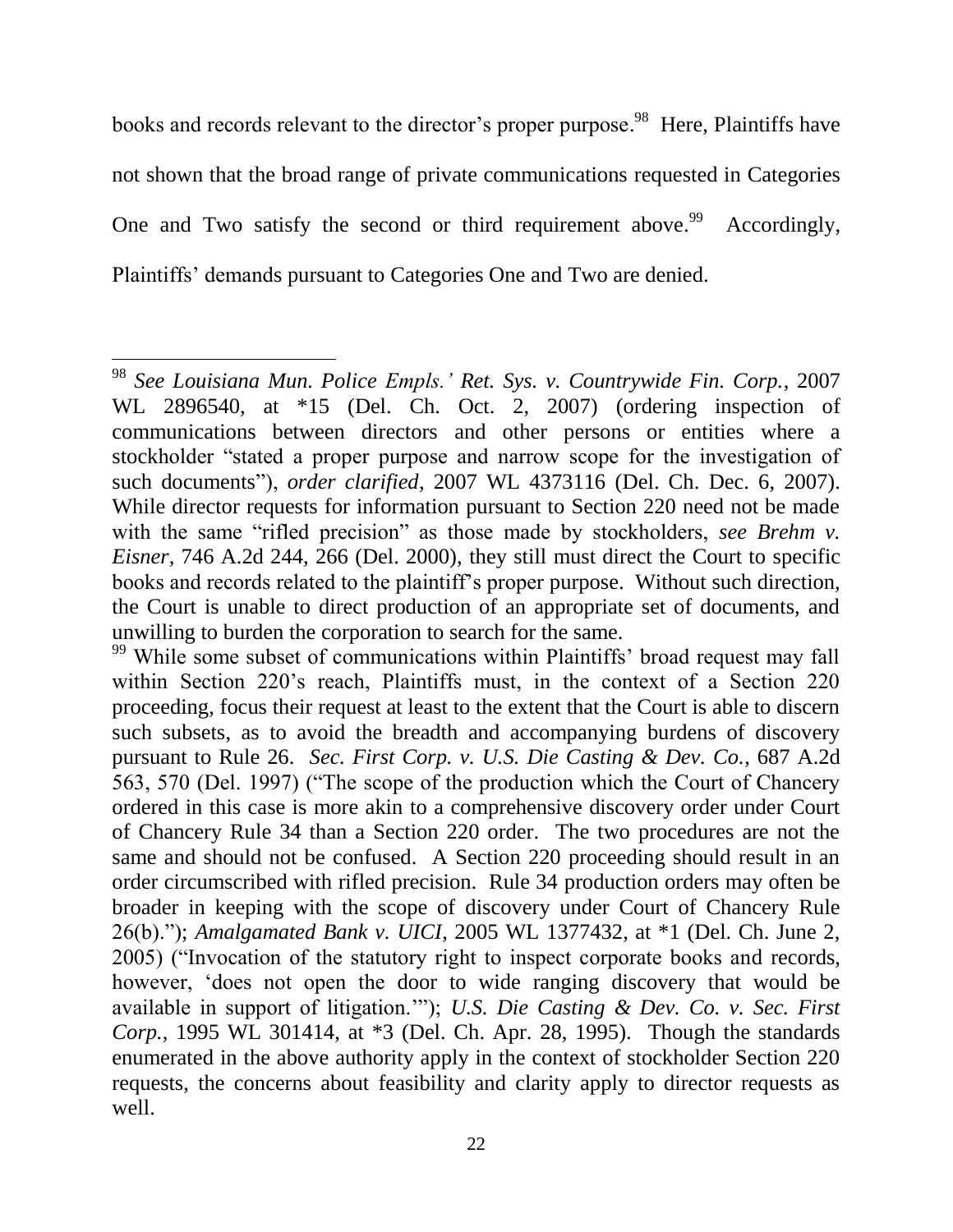## 2. Category Three

Category Three requests "[a]ll documents and communications concerning the preparation of draft Board minutes by Georges Abi Saab or his predecessor Board Secretaries from September 29, 2014 through the present time."<sup>100</sup> Plaintiffs request such information for the stated purpose of "understand[ing] what happened with the draft minutes and how the minutes were produced."<sup>101</sup> Plaintiffs' concern regarding the preparation of draft Board minutes stems from: (1) Gibson's statement at the April Board Meeting thanking Board Secretary Abi Saab for "promptly" sending the minutes of the prior Board meeting while Plaintiffs did not receive any such communication, $102$  and (2) alleged falsification and improper Board approval of the April Board Meeting minutes.<sup>103</sup>

 $100$  PX 1 at 2.

<sup>101</sup> Trial Tr. 198; *accord id.* at 12; Pls.' Post-Trial Mem. 8.

<sup>&</sup>lt;sup>102</sup> Trial Tr. 199-200; JX 22 at 1. Gibson, at the June Board Meeting, "said that it was a mistake, [and] that ... all ... directors received the minutes at the same time," that is, five days before the April Board Meeting. Trial Tr. 200; *accord id.* at 20; JX 84 at 4. After filing this action, however, NavLink produced an email dated November 19 from Abi Saab to Gibson containing draft minutes of the November Board Meeting. Trial Tr. 200.

<sup>&</sup>lt;sup>103</sup> Trial Tr. 22-25; Pls.' Post-Trial Mem. 8. Specifically, Plaintiffs contend that while the Board, during the April Board Meeting, discussed potential dates for the AGM, no such resolution was proposed or adopted. Trial Tr. 23-24. The draft meeting minutes sent to the Board on May 20, 2015, however, indicated unanimous approval of a resolution setting forth the date and time of the AGM. JX 40, 41; Trial Tr. 23-25. Upon receipt of the draft minutes, Chammas communicated his concerns, stating that "[he has] reviewed the draft board minutes; they are materially inaccurate. No board resolutions were proposed at the meeting much less passed. Please correct the draft minutes accordingly." JX 67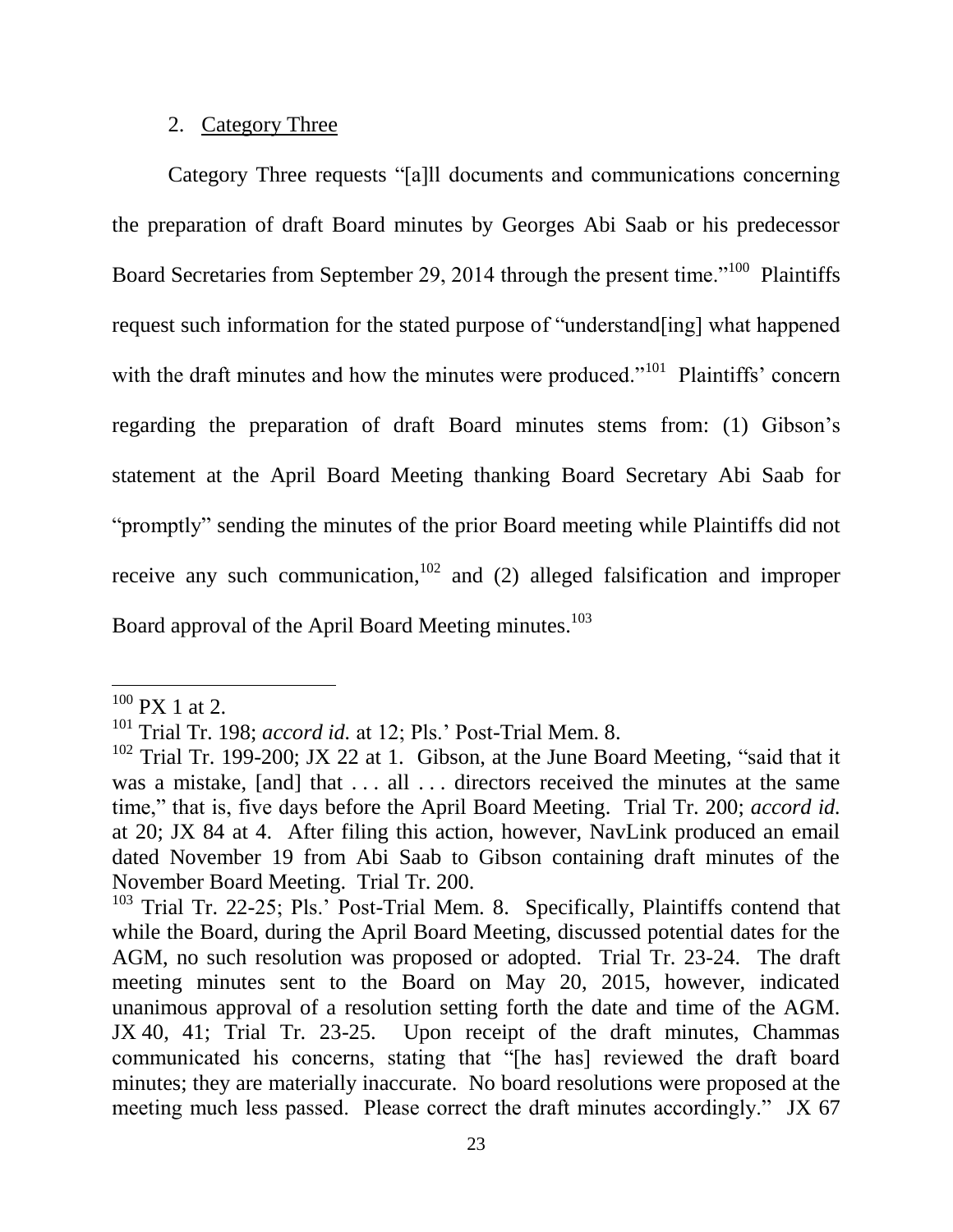First, Plaintiffs have stated a purpose reasonably related to their function as directors; they seek to investigate allegations, supported with credible evidence, of inconsistencies with respect to the timing, recipients, and content of various draft meeting minutes.<sup>104</sup> Ensuring the accuracy of corporate documents is well within Plaintiffs' duties as directors.<sup>105</sup>

Second, while this category, similar to Categories One and Two, requests communications among NavLink Board members and management, its focus is substantially narrowed by the qualifying phrase "concerning the preparation of draft Board minutes," which limits its scope, for the most part, to communications regarding corporate actions or inactions with respect to alleged wrongdoing. Though the draft minutes themselves have been produced, this request includes communications among non-Plaintiff directors regarding preparation and dissemination of the allegedly falsified minutes. Plaintiffs' request for documents contained in Category Three is, therefore, divisible into two categories:

<sup>(</sup>May 29, 2015 email from Chammas to the Board). The Board, however, never corrected the minutes, and instead approved them at the June Board Meeting. Trial Tr. 26-27.

<sup>104</sup> *See supra* notes 102-03.

<sup>&</sup>lt;sup>105</sup> The Court notes that Plaintiffs have received, during the course of this litigation, the disputed November email between Abi Saab and Gibson containing draft minutes. JX 12; Trial Tr. 20-21. To the extent additional communications between the Secretary and non-Plaintiff directors containing draft meeting minutes exist, however, such communications fall within the scope of Section 220, are reasonably related to Plaintiffs' position as directors, and are therefore subject to Plaintiffs' Section 220 request.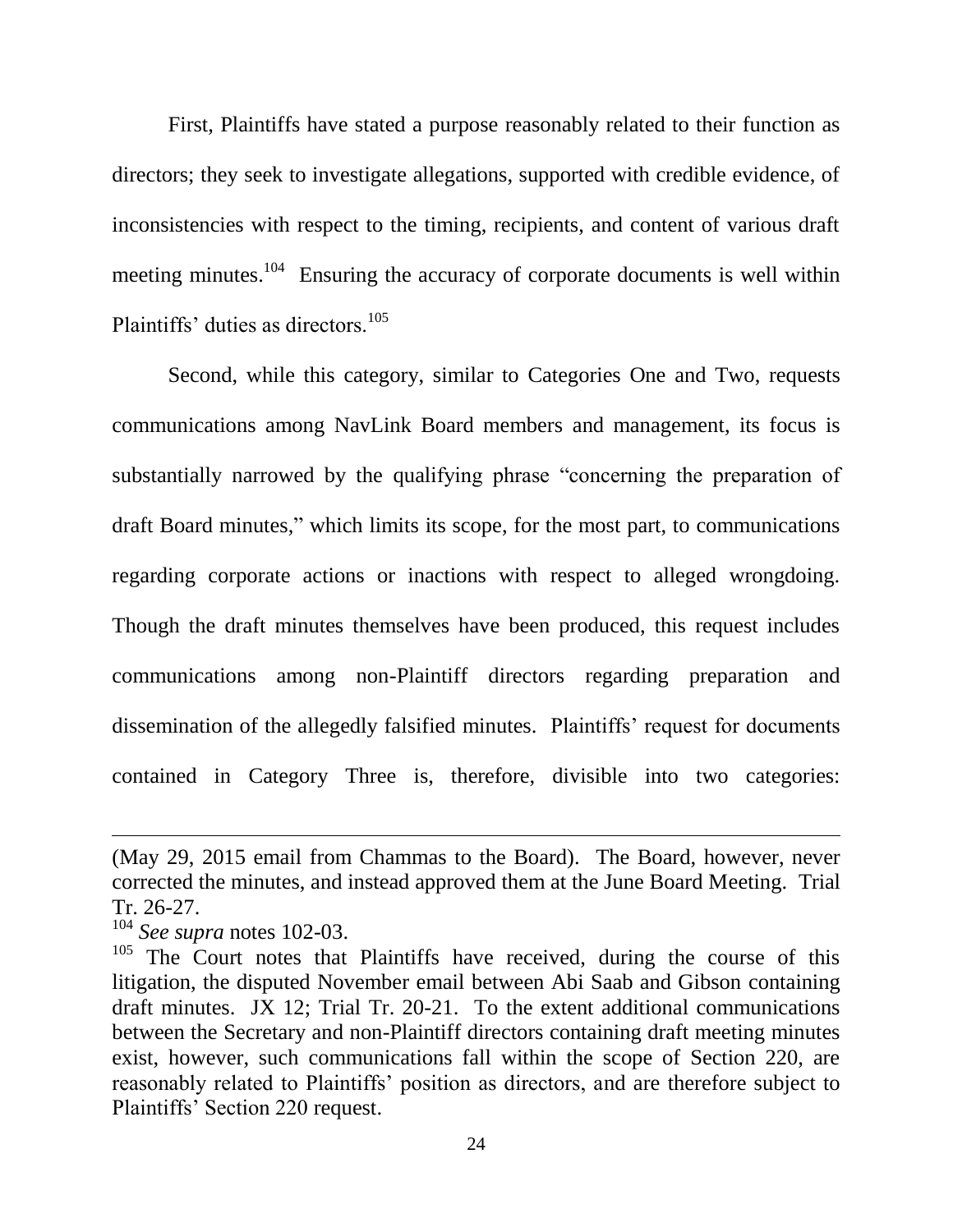(1) communications to and from the Board Secretary *containing* draft Board meeting minutes, and (2) communications among non-Plaintiff Board members *concerning* draft Board meeting minutes.

It is well settled that board meeting minutes fall within the ambit of available books and records of a company.<sup>106</sup> NavLink does not argue any meaningful distinction between draft meeting minutes and approved meeting minutes with respect to qualification as company books and records. Therefore, any communication, whether from a NavLink or non-NavLink email account, to or from a NavLink Board Secretary (including Abi Saab and Davies—Abi Saab's predecessor as NavLink's Secretary) containing draft meeting minutes is properly considered a company book and record.

The question remaining, then, is whether communications between a board secretary and directors *concerning* draft meeting minutes fall within the ambit of corporate books and records subject to inspection pursuant to Section 220. As it is the Board Secretary's corporate duty to properly keep draft meeting minutes,<sup>107</sup> communications to and from the Board Secretary in carrying out this corporate

<sup>106</sup> *E.g.*, *Grimes v. Donald*, 673 A.2d 1207, 1218 (Del. 1996) ("A stockholder who makes a serious demand and receives only a peremptory refusal has the right to use the 'tools at hand' to obtain the relevant corporate records, such as reports or minutes, reflecting the corporate action and related information in order to [effectuate a proper purpose]."), *overruled on other grounds by Brehm v. Eisner*, 746 A.2d 244 (Del. 2000).

<sup>107</sup> *Flaherty v. Lacy*, 1983 WL 18000, at \*9 (Del. Ch. May 23, 1983).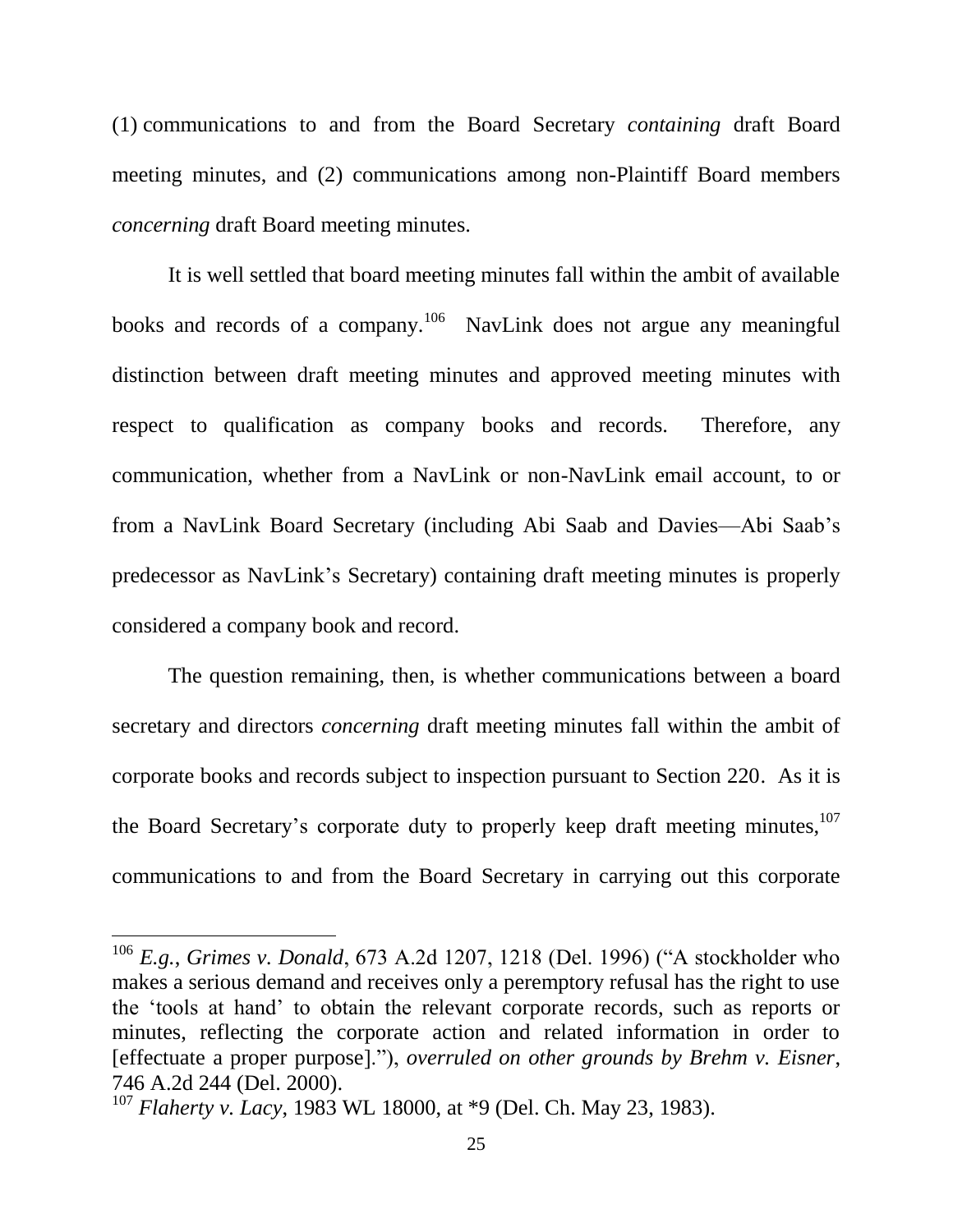duty directly affect the company's rights, duties, and obligations, and therefore fall within the scope of the corporation's books and records.<sup>108</sup> This request also, however, includes communications regarding meeting minute preparation between Board members. Mere communications among directors regarding draft meeting minutes, where Plaintiffs have not alleged that such communications amount to official corporate business or otherwise affect the corporation's rights or obligations, fall outside the scope of the company's books and records.<sup>109</sup>

Therefore, with respect to Category Three, Plaintiffs are entitled to communications between non-Plaintiff directors and the current or former Board Secretary containing or concerning draft or official Board meeting minutes. To the extent Category Three incorporates Board communications concerning draft meeting minutes excluding the Secretary, the request is denied.

<sup>&</sup>lt;sup>108</sup> This is especially true where, as here, Plaintiffs have proffered and supported with credible evidence allegations of wrongdoing with respect to the creation, dissemination, and adoption of such minutes. *See supra* notes 102-03.

<sup>&</sup>lt;sup>109</sup> Such communications, not involving the Board Secretary, have no direct link to the corporation's official business, and therefore amount to no more than mere director discussions, similar to those requested (and denied) in Categories One and Two. Although Plaintiffs' Category Three request encompasses such communications, its otherwise narrow scope respects the summary nature of Section 220 proceedings and allows the Court to reasonably discern those which are in fact subject to Section 220.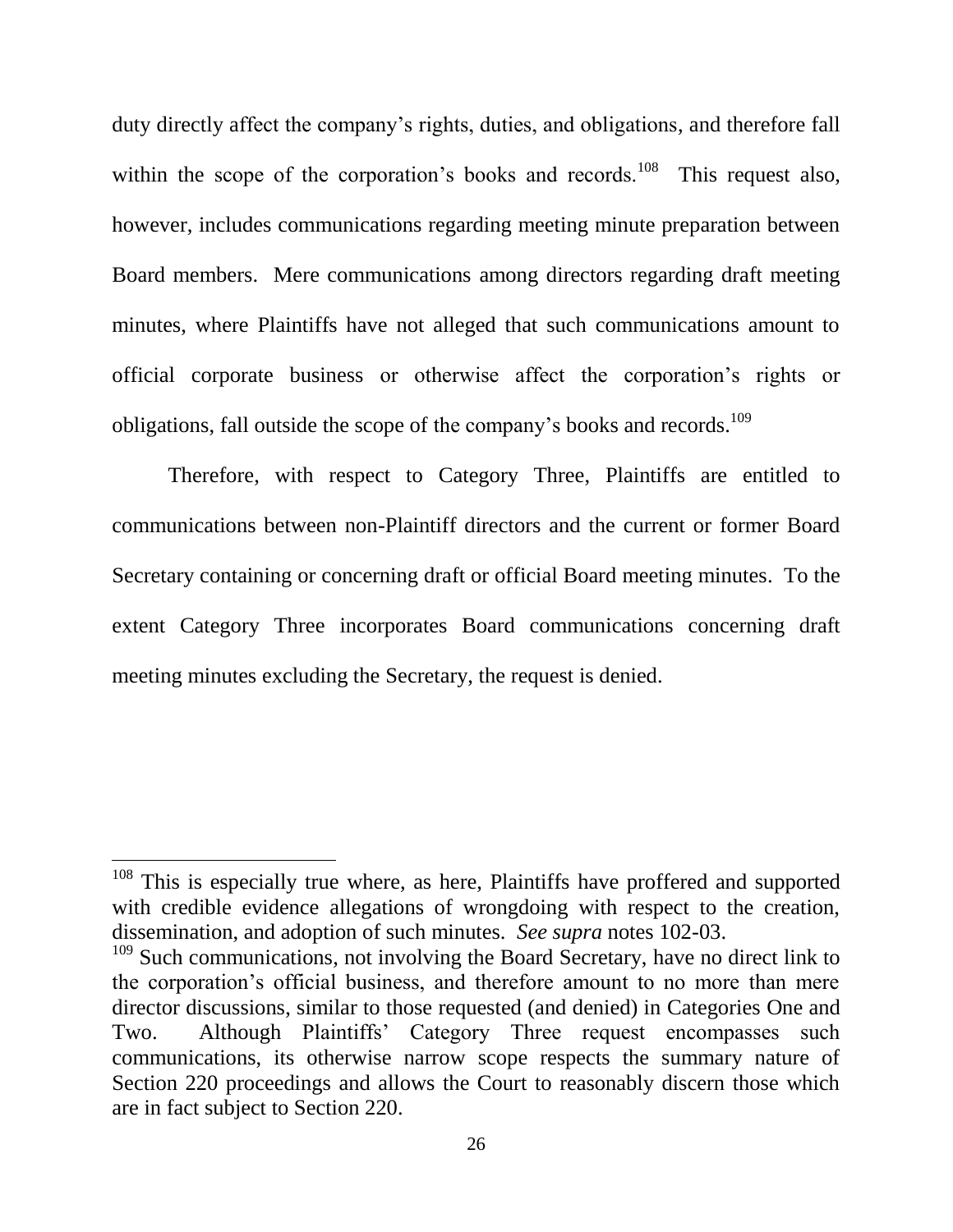## 3. Category Four

Category Four requests "[a]ll documents and communications with STC regarding the MHS and MSS contract addenda."<sup>110</sup> STC is a major client of NavLink, and the MHS and MSS contract addenda were projected, in NavLink's Three-Year Plan, to generate \$27.2 million in revenue in  $2015$ .<sup>111</sup> Emadi's request that the Board consider NavLink's options in response to STC's request to terminate the MHS and MSS contract addenda accordingly implicates Plaintiffs' "virtually unfettered"<sup>112</sup> right to access NavLink's books and records to the extent reasonably necessary to inform such a judgment. Therefore, Plaintiffs are entitled to communications between management and STC containing documents and records that "reflect on the . . . legal rights of the corporation,"<sup>113</sup> and are related to STC's request to terminate the MHS and MSS contract addenda.

Again, however, this category also requests "communications" between management and STC. While such communications may reasonably be related to Plaintiffs' position as directors, and while the scope of the request is somewhat narrowed,<sup>114</sup> not all communications between officers and corporate clients fall

 $110$  PX 1 at 2.

 $111$  JX 49; Pls.' Pre-Trial Br. 33.

<sup>112</sup> *McGowan*, 791 A.2d at 5.

<sup>113</sup> *Estate of Polin*, 1981 WL 7612, at \*3.

 $114$  The Court notes that, while this request is narrower than those in Categories One and Two, it is broader than that in Category Three. Specifically, it requests all communications with respect to two contracts between NavLink and one of its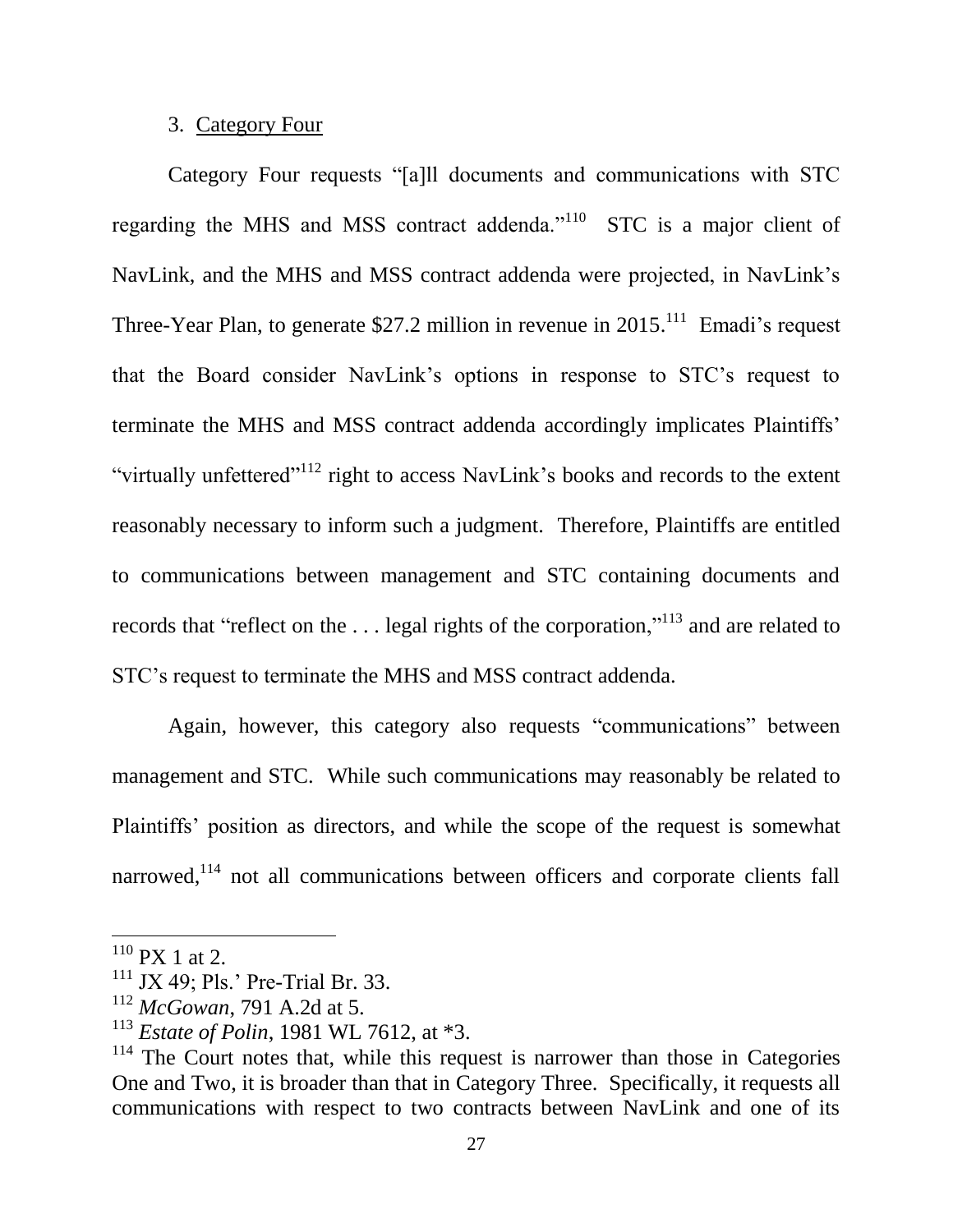within Section 220's contemplation of books and records of the company. Although communications containing official corporate documents or other communications, such as acceptance of offers to enter into binding agreements or waivers of legal liabilities, may fall within Section 220's purview, mere conversations, especially in the absence of alleged mismanagement or wrongdoing,<sup>115</sup> between management and STC do not rise to the level of corporate records. 116

Therefore, Plaintiffs are entitled to all official documents, acceptance of

proposals, and other communications affecting the corporation's rights, duties, and

obligations exchanged between NavLink management—specifically Emadi and

largest customers. The request is not limited to STC's requested termination of the contracts or to a specific NavLink officer. Such a request, if granted in full, would "re-create a year's worth of email traffic," Def. NavLink, Inc.'s Post-Trial Mem. of Law 13, and would likely encompass an excessive number of communications not within Section 220's contemplation of books and records.

<sup>&</sup>lt;sup>115</sup> Plaintiffs mention their and other directors' concern regarding the timing of management's disclosure of STC's request to terminate the MHS and MSS contracts, Trial Tr. 70, but a tardy disclosure, without more, does not rise to the level of mismanagement sufficient to bring "all communications" within the scope of Section 220.

<sup>116</sup> *See supra* notes 94-95, 97 and accompanying text. While email and other written communications may be characterized as corporate "documents," documents that are mere communications constitute corporate books or records only to the extent that they affect the corporation's rights, duties and obligations. Therefore, although management negotiates and conducts business with third-party corporate clients, such communications constitute books and records of the corporation only to the extent that they affect the corporation's rights and obligations. Such communications, however, likely fall within Plaintiffs' attendant Category Four request for corporate "documents."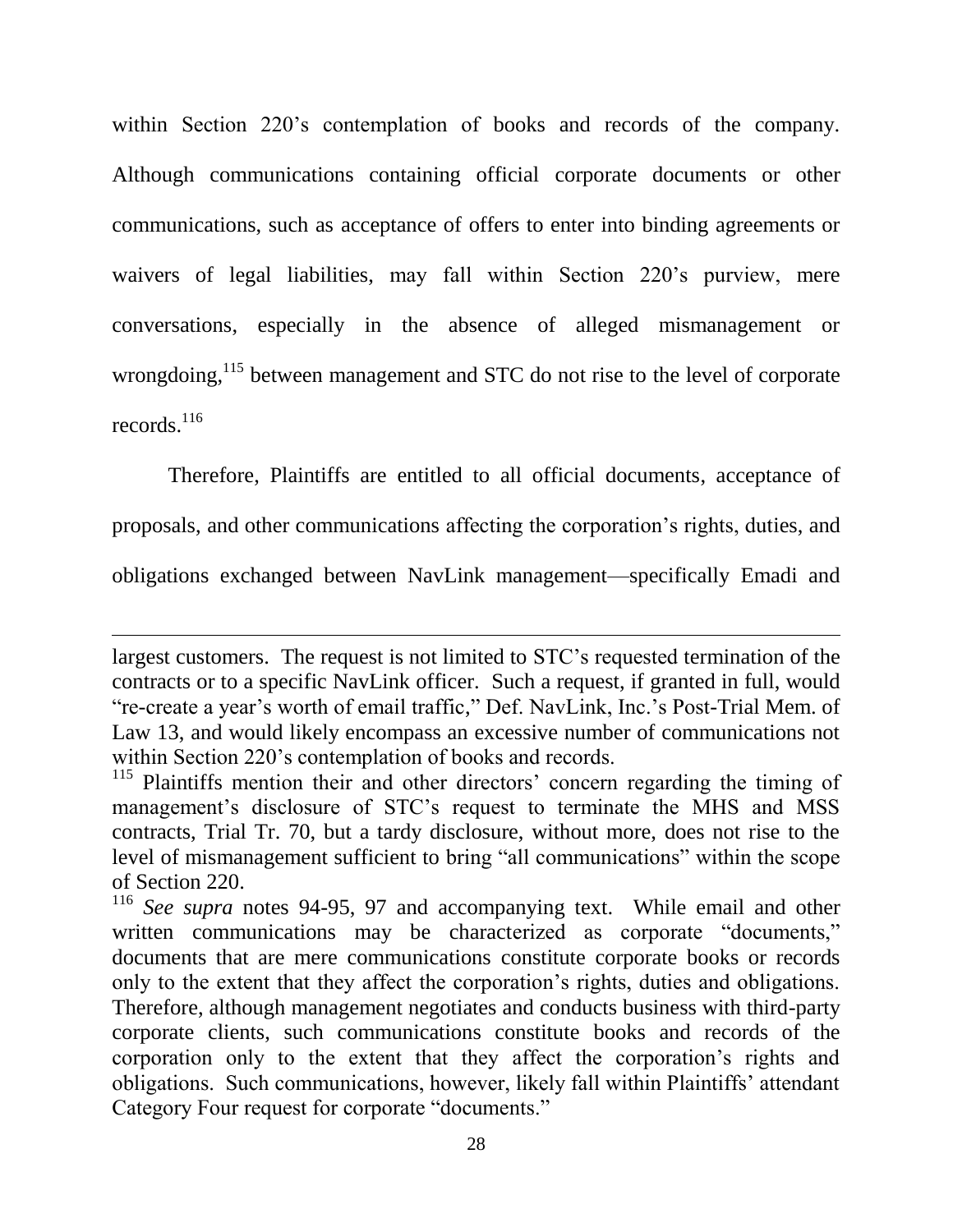Bassel Dbaibo (the Chief Commercial Officer)—and STC concerning STC's request to terminate prematurely the MHS and MSS contract addenda. Such documents and communications are reasonably related to Plaintiffs' position as directors, and are necessary for Plaintiffs to develop an informed opinion on and submit an appropriate recommendation regarding STC's requested termination and Emadi's proposed response. To the extent that Category Four requests communications in excess of those described above, the request is denied.

## 4. Category Five

Category Five seeks "[a]ll documents requested by Plaintiffs in connection with their evaluation of NavLink's 2015 budget and three-year operating plan."<sup>117</sup> Such documents include

> (i) business cases for the various countries where NavLink wants to establish and expand its operations, including Saudi Arabia, Indonesia, the United Arab Emirates, Qatar, and Oman, including, but not limited to, documents and communications relating to market analysis, strategy, competitive landscape, revenue and cost drivers, product development roadmaps, products and services positioning, and all material information and key assumptions used to develop the business cases and financial projections; and (ii) any and all documents or communications relating to sales, marketing and operations related to NavLink's business and financial performance in Saudi Arabia, Indonesia, the United Arab Emirate and Oatar.<sup>118</sup>

 $117$  PX 1 at 3.

<sup>118</sup> *Id.*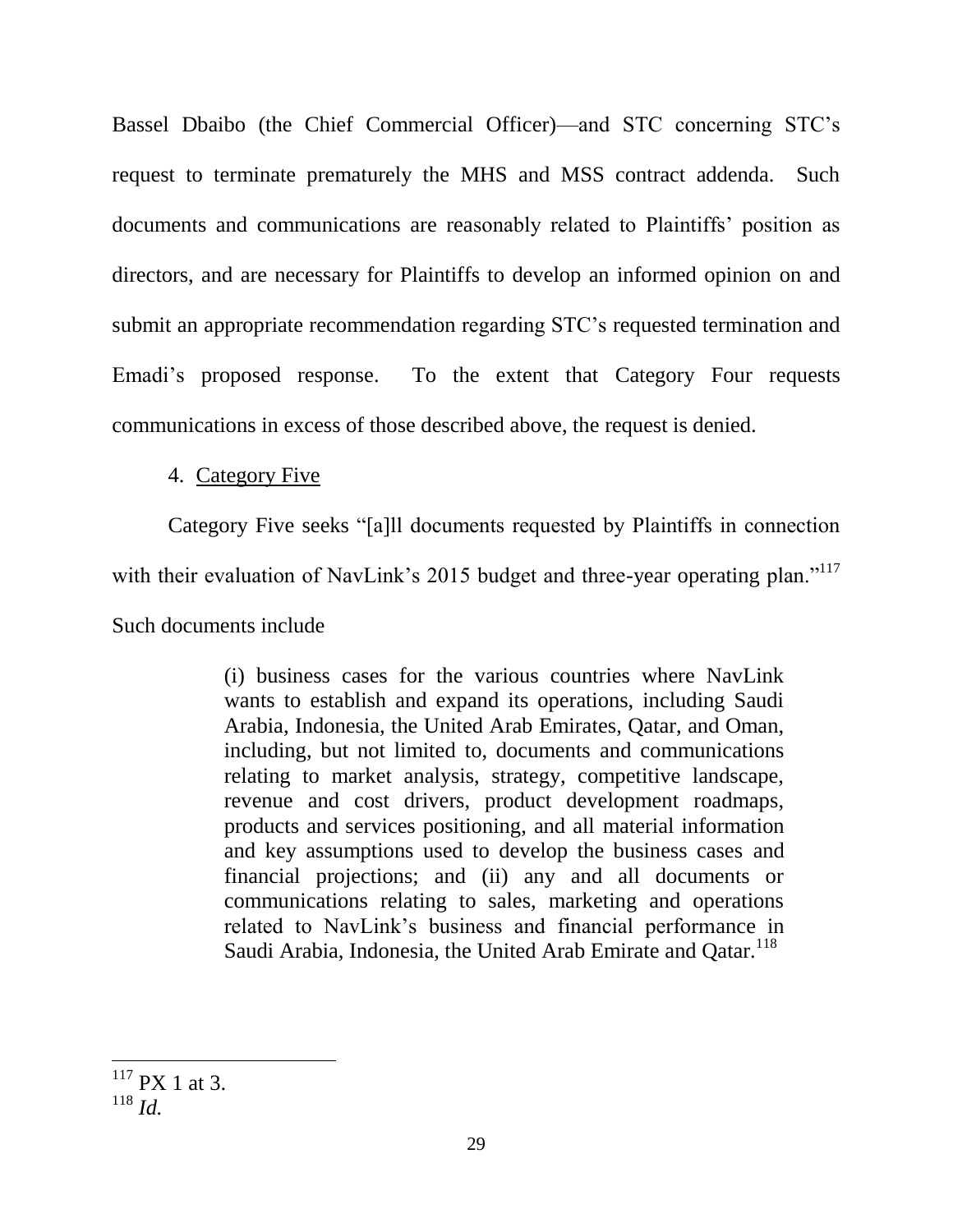Plaintiffs' purpose for making this request—to develop an informed opinion regarding the propriety and advisability of NavLink's AOP and Three-Year  $Plan<sup>119</sup>$ —is reasonably related to Plaintiffs' position as directors. The Court notes that, during the pendency of this proceeding, NavLink has produced documents responsive to this category, including "business cases, financial information, and the termination of the STC contract addenda."<sup>120</sup> To the extent the requested search terms reveal documents within the scope of Plaintiffs' request not yet produced, however, Plaintiffs are entitled to such documents.

Plaintiffs' request for "communications relating to sales, marketing and operations," however, exceeds the scope of documents contemplated by Section 220. Plaintiffs do not allege specific wrongdoing with respect to such documents, or that the requested communications in any way affect the corporation's rights, duties, or obligations. Mere communications between corporate officers and corporate clients, in the absence of such allegations, cannot

<sup>119</sup> Pls.' Pre-Trial Br. 10-11.

<sup>120</sup> Def. NavLink, Inc.'s Post-Trial Mem. of Law 6; *accord* Pretrial Stip. II(H). More specifically, the production included AOPs, Three-Year Plans, financial statements and other financial information, salary information, meeting agendas, prior draft meeting minutes, budget forecasts, business cases used to develop the AOP and Three-Year Plan, and emails and analyses concerning the STC contract addenda termination. *Id*. at 6-7; Pls.' Post-Trial Mem. 12 ("NavLink . . . dumped hundreds of pages of financial documents on Plaintiffs, including some business cases."). Plaintiffs argue that NavLink's production has "critical gaps," although they do not identify the specific documents allegedly withheld. Pls.' Post-Trial Mem. 11; *accord* Trial Tr. 210.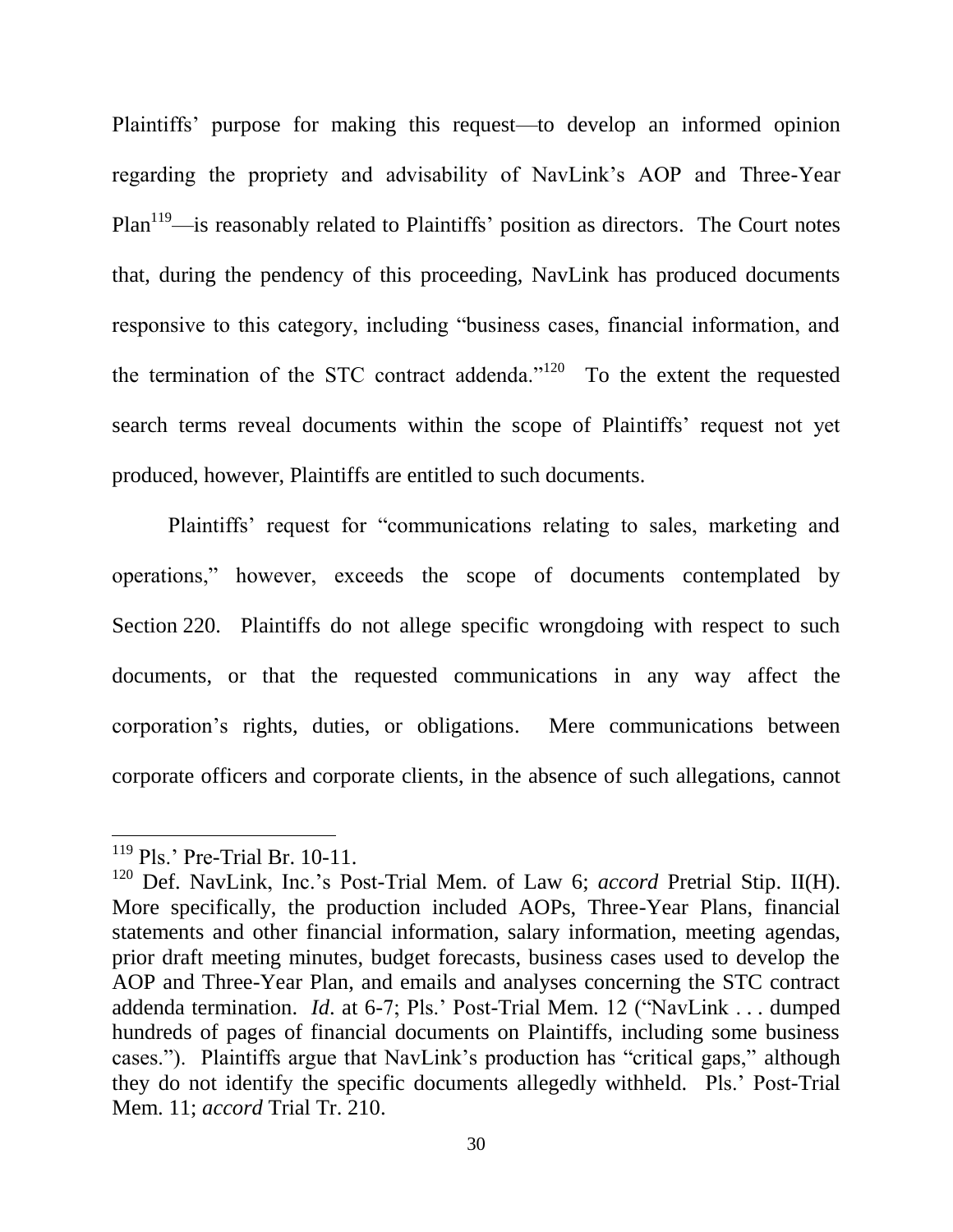properly be considered books and records of the company.<sup>121</sup> Additionally, Plaintiffs allege no proper purpose for requesting these communications. They do not address how, if NavLink produces documents sufficient to satisfy Category Five, communications relating to those documents would reasonably relate to their position. Thus, Plaintiffs' Category Five request is denied to the extent that it seeks director or management "communications relating to [NavLink's] sales, marketing and operations."

## 5. Category Six

Category Six requests "[a]ll communications and documents reflecting communications between NavLink officers, directors or employees and King & Spalding  $[Na vLink's company counts]$  regarding the 2015 Annual Meeting."<sup>122</sup> Plaintiffs' alleged purpose for requesting this category of documents and communications is to ensure that NavLink's counsel is receiving full and accurate information regarding the  $AGM$ <sup>123</sup>. This concern stems from the fact that the time and place at which the non-Plaintiff directors scheduled the AGM may prevent certain NavLink stockholders from exercising their voting rights.<sup>124</sup> NavLink

<sup>121</sup> *See supra* notes 97, 116.

 $122$  PX 1 at 4.

<sup>123</sup> Pls.' Post-Trial Mem. 12; Trial Tr. 75-76, 212.

 $124$  For example, Plaintiffs are concerned that management did not fully inform King & Spalding of the difficulty of obtaining a Qatari visa for Lebanese passport holders, which could deny certain stockholders the ability to attend the AGM. Trial Tr. 74-75.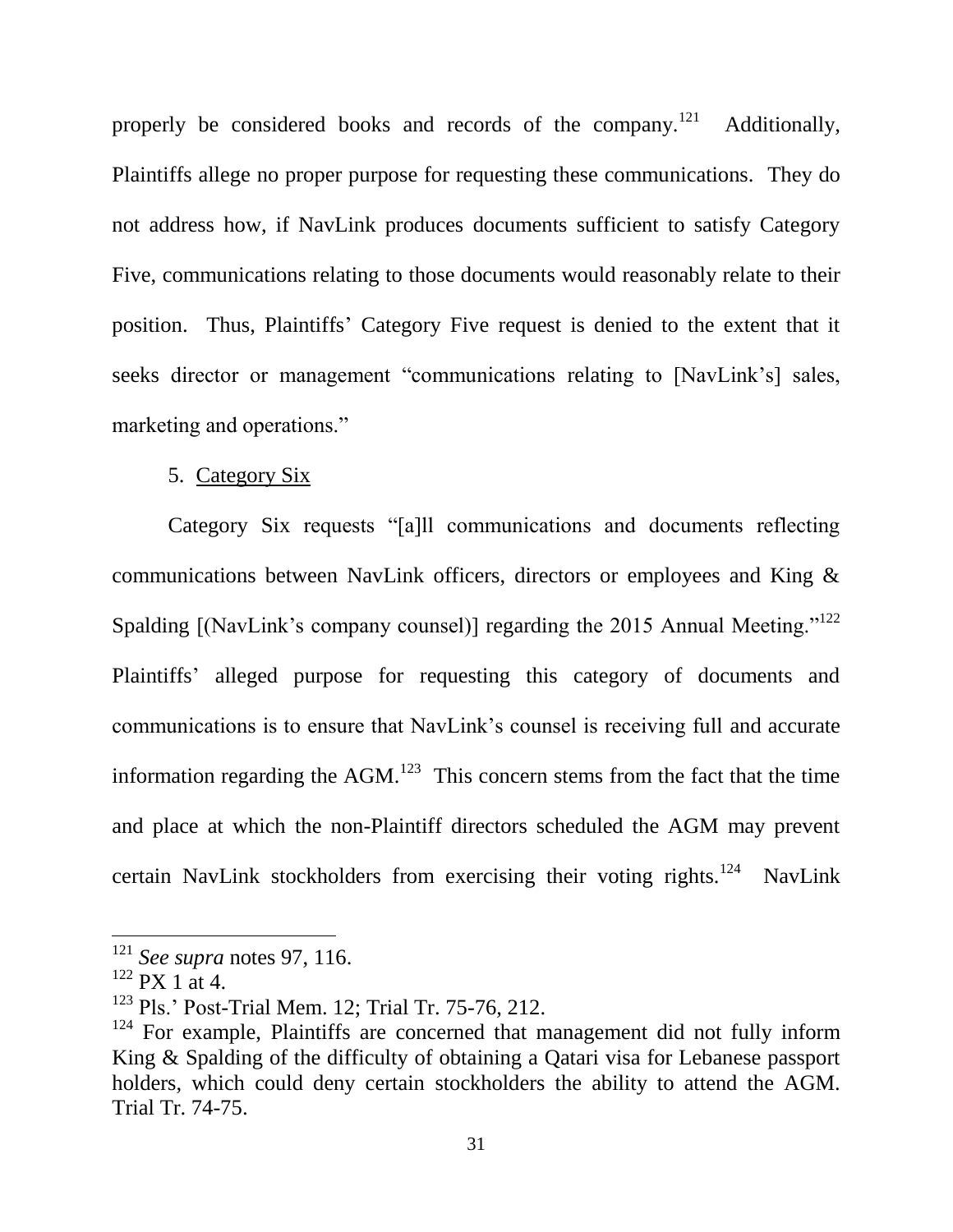argues that its productions to date satisfy Plaintiffs' alleged purpose, and that the search terms requested are overly broad.<sup>125</sup>

Directors are obligated to properly schedule and conduct corporate meetings so as to ensure stockholder enfranchisement.<sup>126</sup> Communications between NavLink management and King & Spalding regarding the time and place of the AGM are therefore reasonably related to Plaintiffs' position as directors. Next, the scope of the request—limited solely to communications concerning the 2015 AGM—is sufficiently narrow to avoid unnecessary burdens inconsistent with Section 220's summary nature. Finally, such communications qualify as books and records of the company. Ensuring that a company's counsel remains adequately informed to properly advise the corporation can improve corporate governance and avoid corporate liability. Plaintiffs have alleged facts supporting a reasonable inference that management has failed to adequately inform King &

 $125$  Def. NavLink, Inc.'s Post-Trial Mem. of Law 14-15. Plaintiffs respond that the produced documents aggravate, rather than alleviate, their suspicions regarding information provided to King & Spalding. Pls.' Post-Trial Mem. 13; JX 71 (email from King & Spalding to Giugno suggesting that King & Spalding did not receive full information regarding the AGM).

<sup>126</sup> *Cf. MM Cos. v. Liquid Audio, Inc.*, 813 A.2d 1118, 1126-27 (Del. 2003) ("The power of managing the corporate enterprise is vested in the shareholders' duly elected board representatives," and "[m]aintaining a proper balance in the allocation of power between the stockholders' right to elect directors and the board of directors' right to manage the corporation is dependent upon the stockholders' unimpeded right to vote effectively in an election of directors."); *Schnell v. Chris-Craft Indus., Inc.*, 285 A.2d 437, 439 (Del. 1971) (invalidating a meeting date set by directors attempting to thwart the plaintiff stockholders' proxy fight).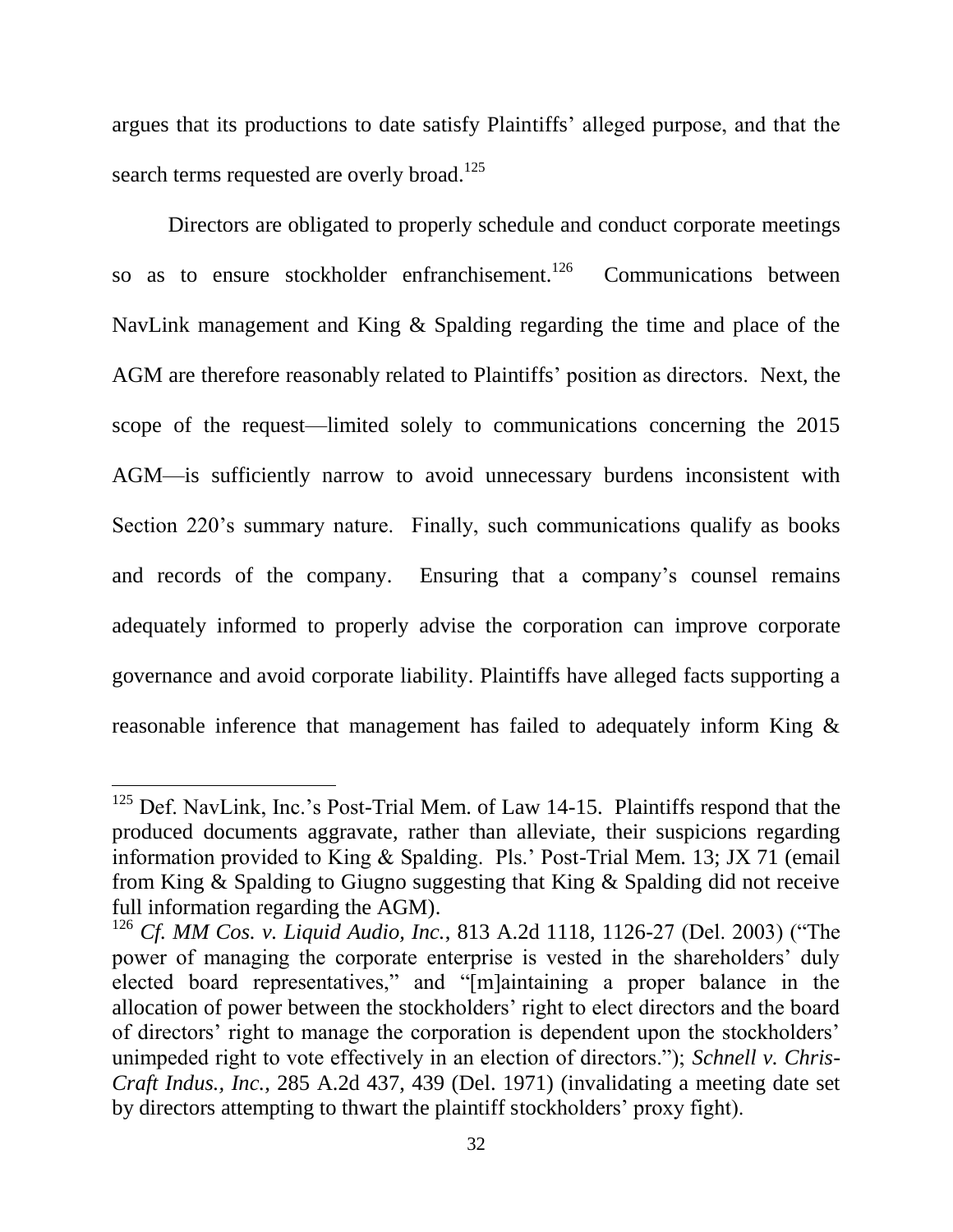Spalding of material facts concerning the time and place of the  $2015$  AGM.<sup>127</sup> Such a failure risks potential liability and therefore affects NavLink's legal duties and obligations. Accordingly, Plaintiffs are entitled to the requested communications between NavLink's management and King & Spalding. Such communications, and therefore Plaintiffs' requested search terms, are limited to those regarding the 2015 AGM.

#### **V. CONCLUSION**

Plaintiffs are entitled to (1) communications between Board Secretaries Abi Saab and Davies and non-Plaintiff directors containing and concerning Board meeting minutes; (2) corporate documents, and communications between NavLink management and STC containing such documents, regarding termination of the MHS and MSS contract addenda; (3) documents, other than mere communications, related to NavLink's 2015 budget and Three-Year Plan; and (4) communications between management and King & Spalding regarding the AGM.<sup>128</sup> Plaintiffs' remaining requests are denied. Also, as Plaintiffs acknowledged, books and

 $127$  When discussing his concerns regarding the ability of Lebanese NavLink stockholders to vote at the AGM as scheduled, Chammas asked Giugno whether Giugno shared Chammas's concerns with company counsel, to which Giugno responded "I don't remember." Trial Tr. 76.

 $128$  Production of such documents should be limited to those not made available during the course of this litigation. The Court recognizes that, due to NavLink's pre-trial document production, determining what still needs to be produced is at best an imprecise effort. NavLink has not contested its responsibility to engage in electronic document searches, and therefore the Court does not address this issue.